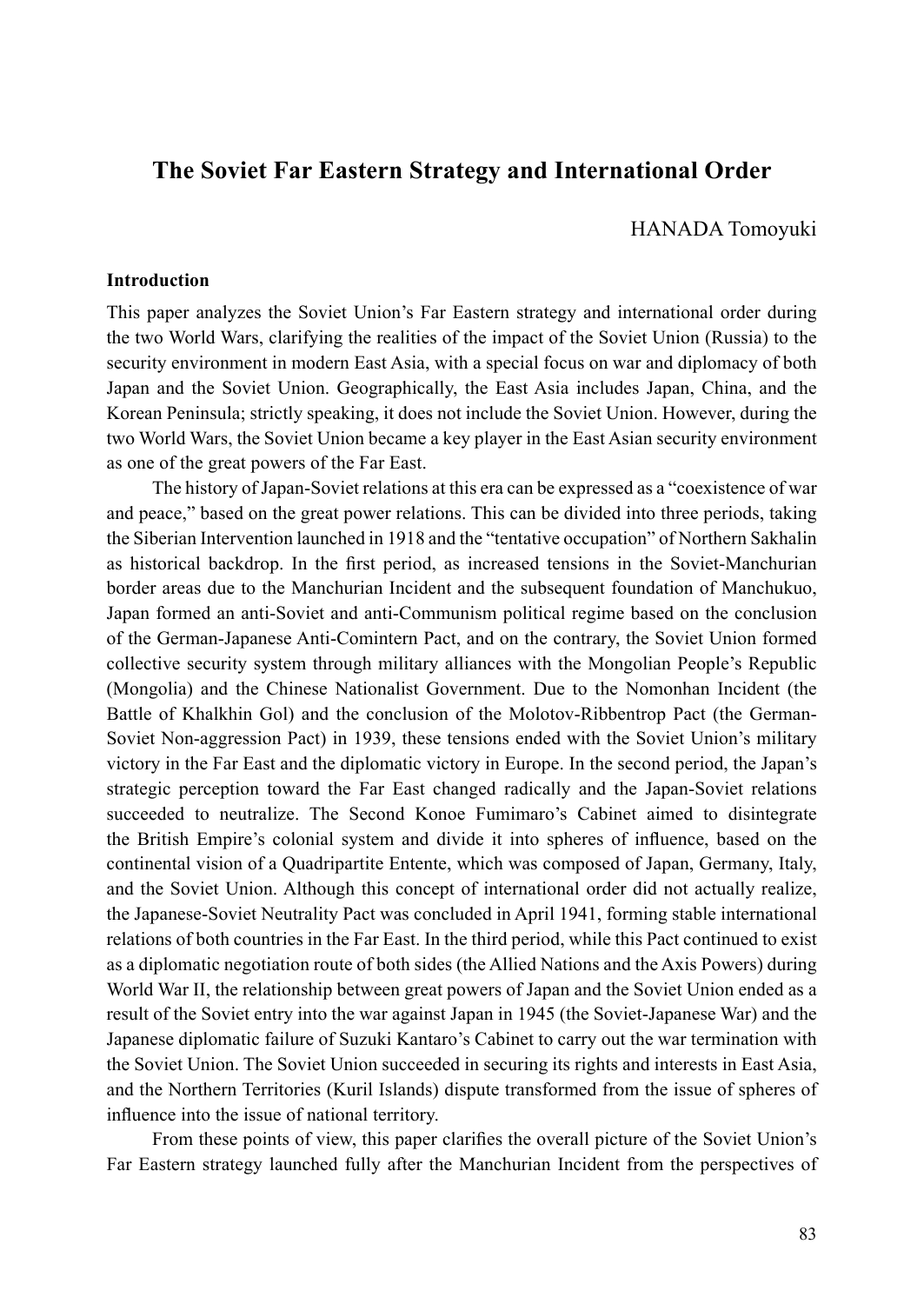war and diplomacy. It also focuses on the Nomonhan Incident and the Soviet entry into the war against Japan—the two "war histories" between Japan and the Soviet Union—and points out that the Soviet Union played a key role in the formation of the international order in East Asia by making the most of its victories in these battles. Moreover, it concludes that the end of the Pacific War not only signified the end of the relationship between great powers that had historically existed between Japan and the Soviet Union; it was also the beginning of the Cold War in Asia. In this paper the author defines the phrase "relationship between great powers" as "relationship between sovereign nation-states that have enough powers to be able to exert international influences in the field of politics, diplomacy, and military."**<sup>1</sup>**

## **1. The Soviet Union's Far Eastern Strategy after the Manchurian Incident**

# **(1) The establishment of the Soviet Union's hardline policy toward Japan**

Due to a strong sense of caution regarding the Manchurian Incident and the subsequent foundation of Manchukuo, the Soviet Leaderships at the center of General Secretary Joseph V. Stalin, showed great interest in defense in the Far East. Notably, they significantly increased the number of military personnel in the core troops, the Special Red Banner Far Eastern Army, and strengthened its technology and equipment based on the Second Five-year Plan launched in 1933; the Soviet Union army (the Red Army) achieved modernization in stages through large-scale military construction in the Far East.<sup>2</sup> Moreover, the Far Eastern Navy (reorganized the Pacific Fleet in January 1935) was established in April 1932 for maritime defense, and the military construction began on the naval port city of Komsomolsk-on-Amur in the Amur River basin, and special construction units for building naval bases, shipbuilding factories, and aircraft factories was organized. These aimed for economic development as well as national border defense in the area and are thought to have contributed to the development of heavy industry and the defense industry.**<sup>3</sup>** The Soviet Union also set up coastal defenses in the Far East, and increased military personnel in coastal cities such as Vladivostok, Petropavlovsk-Kamchatsky, and Aleksandrovsk-Sakhalinsky. New artilleries were deployed in Vladivostok

<sup>1</sup> Paul Kennedy clarifies the relationships between great powers from 1500 onwards as well as the strategic and political interactions between main countries while tracing the changing global economic balance in his book *The Rise and Fall of Great Powers: Economic Change and Military Conflict from 1500 to 2000*, Random House, 1987. Furthermore, Dominic Lieven defines the six elements of power (military, political, economic, cultural, geopolitical, and demographic) in his book *Empire: The Russian Empire and Its Rivals,* Pimlico, 2003. This paper focuses on war and diplomacy in the history of Japan-Soviet relations while acknowledging the importance of the economic power in relationships between great powers, to shed light on the fact that both countries adopted national strategies that placed importance on diplomacy and security during the two World Wars.

<sup>2</sup> A.S. Lozhkina, K.E. Cherevko and I.A. Shulatov, "Stalin no Nihonzo to Tainichi Seisaku [Stalin's Image of Japan and his Policy toward Japan]," ed. Iokibe Makoto, Shimotomai Nobuo, A.V. Torkunov, and D.V. Streltsov, in *Nichiro Kankeishi: Parallel History no Chosen* [The History of Japan-Russian Relations: The Challenges of Parallel Histories], University of Tokyo Press, 2015, p. 272.

<sup>3</sup> Tomita Takeshi, *Stalinism no Tochi Kozo* [The Governing Structure of Stalinism], Iwanami Shoten, 1996, p. 40.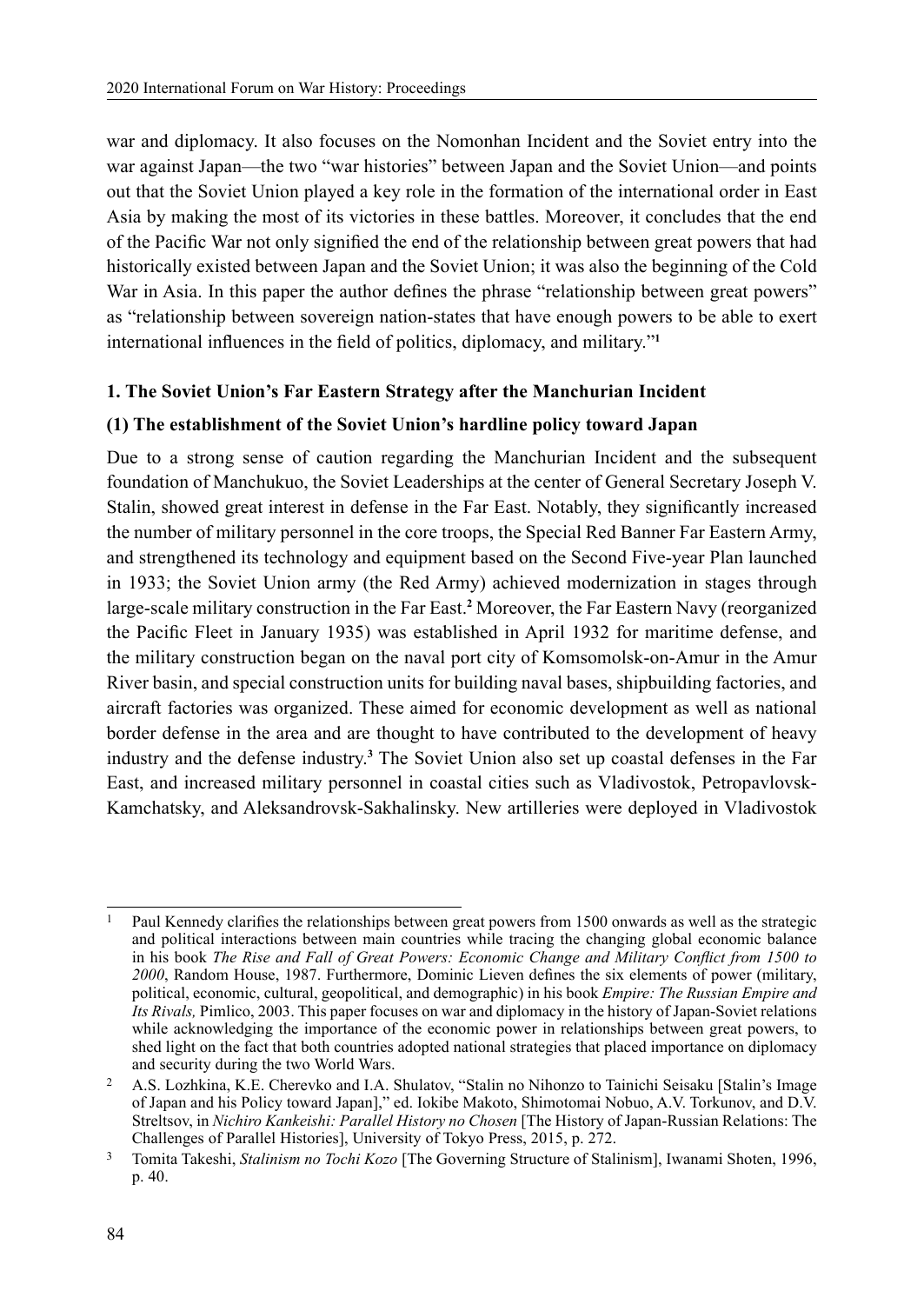in particular, advancing its fortification.**<sup>4</sup>**

It was Marshal Michael N. Tukhachevsky who emphasized military build-up in the Far East in the same vein, although there was political discord with Stalin. Having reflected on his defeat by the Polish Army at the Battle of Warsaw in 1920, Tukhachevsky acknowledged the importance of continuous operations, and systemized "deep battle theory" by exploring the construction of a theory of "tactics in the area of military operations." This military theory was developed in the *Red Army Field Manuals* of 1936, which stipulated that deep battle theory is "simultaneous assault on enemy defenses by aviation and artillery to the depths of the defense, penetration of the tactical zone of the defense by attacking units with widespread use of tank forces, and violent development of tactical success into operational success with the aim of the complete encirclement and destruction of the enemy. The main role is performed by the infantry and the mutual support of all types of forces are organized in its interests."**<sup>5</sup>** It is very interesting that the deep battle theory would be possible after the Soviet Union had achieved domestic industrialization, and the modernization of the Red Army was pushed forward together with the development of heavy industry and the defense industry.

It is thought that the Soviet Union established its hardline Far Eastern strategy toward Japan between 1933 and 1934. This coincides with the period in which Japan withdrew from the League of Nations, and the Soviet Union restored diplomatic relations with the U.S. and joined the League of Nations, suffering the Holodomor (a severe famine) in Ukraine. According to a Russian historian Oleg V. Khlevnyuk, Stalin explicitly announced a hardline policy toward Japan in October 1933; the historical research makes it clear that in a letter sent to his close comrades Vyacheslav M. Molotov, chairman of the Council of People's Commissars, and Lazar M. Kaganovich, a member of the Political Bureau, Stalin fiercely argued that, "In my opinion, now is the time that the Soviet Union and the rest of the world must prepare to form a comprehensive and rational international public opinion to oppose Japanese militarism. These preparations must be developed through the *Pravda*, party newspaper, and the *Izvestia*, governmental newspaper....At the same time, it is necessary that we clearly outline the imperialist, aggressive, and militaristic aspects of Japan."**<sup>6</sup>**

During the process of establishing its hardline policy toward Japan, the Soviet Union also carried out largescale military reorganization in the Far East. Originally, the People's Revolutionary Army—the troops of the Far Eastern Republic (a buffer state that the Soviet government founded to face off against the Siberian Intervention), established after the Russian Revolution—was responsible for the Soviet Union's Far Eastern defense, under the control of Transbaikal, Primorskaya, Amur, Sakhalin and Kamchatka provinces. However, in October 1929, during the Sino-Soviet War with Zhang Xueliang's forces over the Chinese Eastern Railway, the various troops in the Far East were removed from the control of the

<sup>4</sup> Asada Masafumi, "Stalin to Ishiwara Kanji: Manso Kokkyo o meguru Kobo [Stalin and Ishiwara Kanji: Attack and Defense on the Manchuria-Soviet Borders]," ed. Matsudo Kiyohiro et al, in *Roshia Kakumei to Soren no Seiki 2: Stalinism no Bunmei* [The Russian Revolution and the Soviet Century 2: The Civilization of Stalinism], Iwanami Shoten, 2017, p. 239.

<sup>5</sup> David M. Glantz, *Soviet Military Operational Art: In Pursuit of Deep Battle*, Frank Cass, 2017, pp. 21-25.

<sup>6</sup> *Хлевнук, О.В*. Сталин и Каганович, Переписка, 1931-1936. РОССПЭН, 2001. С. 386.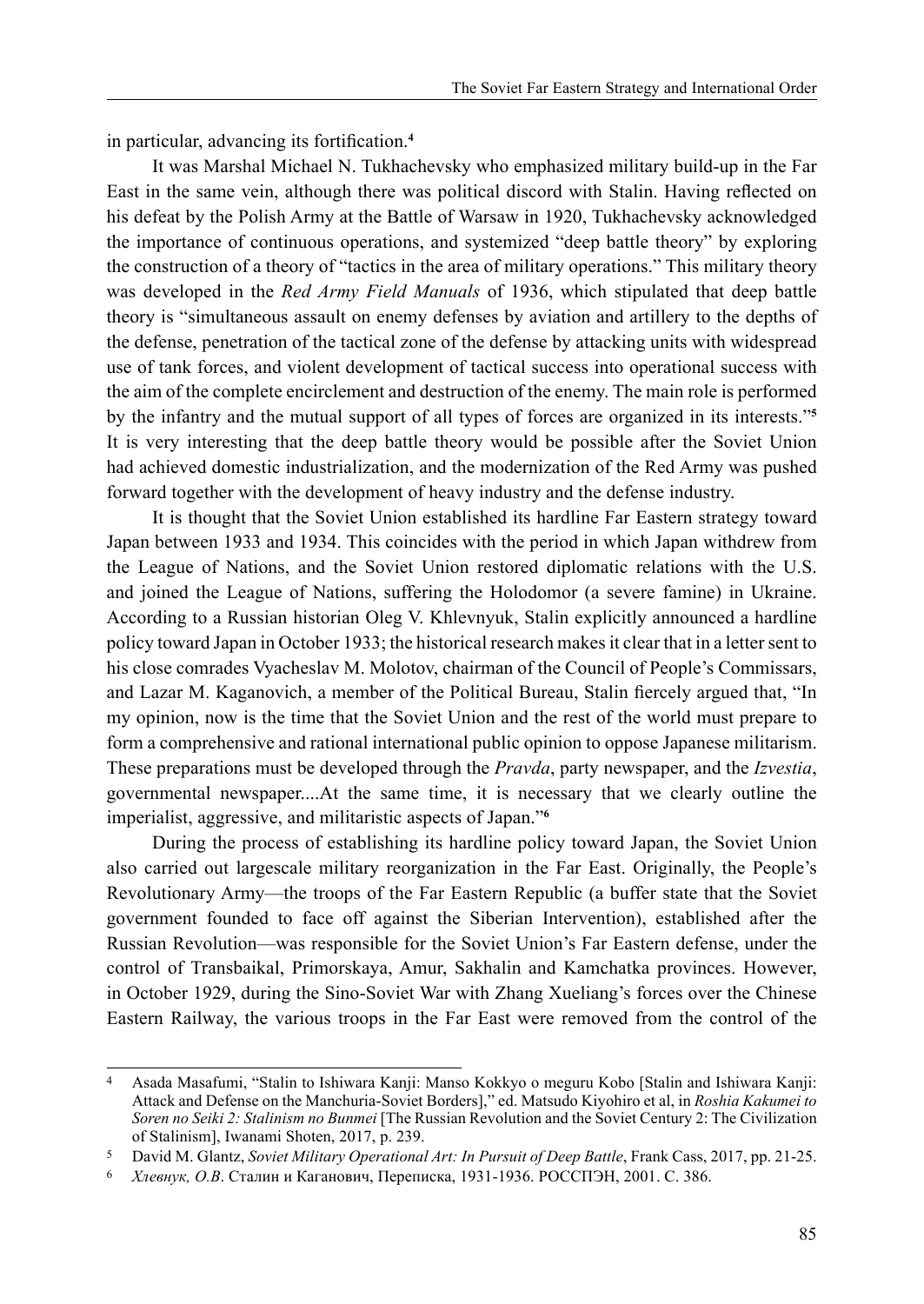Siberian Military District and a new Special Far Eastern Army was formed. After this, the Far Eastern Military District was established on May 17, 1935, and the Special Red Banner Far Eastern Army became the core troop. Their headquarters were set up in Khabarovsk, and Marshal Vasily K. Blucher, who had served as a military advisor to the Chinese Nationalist Government, was appointed as the commander. Although it was once again reorganized into the Special Red Banner Far Eastern Army on June 2 of that same year, the Far Eastern District Army was formed on July 1, 1938.**<sup>7</sup>** The Transbaikal Military District was also established on May 17, 1935. This military district was adjacent to the Far Eastern Military District and was responsible for the defense of the East Siberia region, the Buryat-Mongol Autonomous Republic, and the Yakut Autonomous Republic, and for military assistance to the Mongolian People's Republic. Its headquarters were in Chita, and its core troops included the 11th Armored Corps, the 5th Aviation Corps, three rifle divisions, and two cavalry divisions. These various divisions are also known to have participated in the Nomonhan Incident.

In conjunction with the large-scale military reorganization in the Far East, the Soviet Union's Far Eastern strategy gradually took up a preferential position in its diplomacy and security strategy. As tensions with Japan increased, the Soviet leaderships estimated that the skirmishes between Japan and the Soviet Union would be highly dangerous and regarded the Manchuria as the most likely battleground. Consequently, they deemed that a complete research and study of Japan and the Japanese military was necessary, and some educational directives were issued to the various units in the Far East: "You should carry out research and study on Japan, the Japanese military, and Manchuria, which is expected to be a future battleground, from every angle....During all tactical lessons, you should establish an accurate understanding of the tactics of the Japanese forces. Especially during the winter, you should reach a profound understanding of the characteristics of the Japanese military and of Manchuria, which is expected to be a future battleground."**<sup>8</sup>** At the end of 1936, it is estimated that there were over 290,000 Soviet troops (32 divisions) in the area east of Irkutsk, which accounted for over one quarter of the Soviet forces. Armaments had been increased to 3,200 tanks, 3,700 artilleries, 300 heavy bombers, and 345 light bombers; in addition to overwhelming the Kwantung Army with resources, the construction of numerous small pillboxes were positioned in the border zones between Manchuria and the Soviet Union.**<sup>9</sup>**

In fact, the incessant disputes continued between Japan and the Soviet Union as well as Manchuria and the Soviet Union to ensure rights and interests in Manchuria and Mongolia. According to the records in *Senshi Sosho: Kantogun (1)* [Military History Collections on the Imperial Japanese Army and Navy during the Greater East Asian War: Kwantung Army (1)], there were 152 skirmishes along the Manchukuo-Soviet border from 1932 to 1934, 176 in 1935 (including the Battle of Khalkhyn Temple), 152 in 1936 (including the Changlingzi Incident), 113 in 1937 (including the Kanchazu Island Incident), 166 in 1938 (including the Changkufeng

<sup>7</sup> Министерство Обороны РФ, Военный Энциклопедический Словарь. Военное Издательство. 2007. С. 225.

<sup>8</sup> Lozhkina et al., "Stalinism no Nihonzo to Tainichi Seisaku," *Nichiro Kankeishi*, p. 286.

<sup>9</sup> Inako Tsuneo ed., *Roshia no 20 Seiki* [The 20th Century of Russia], Toyo Shoten, 2007, p. 337.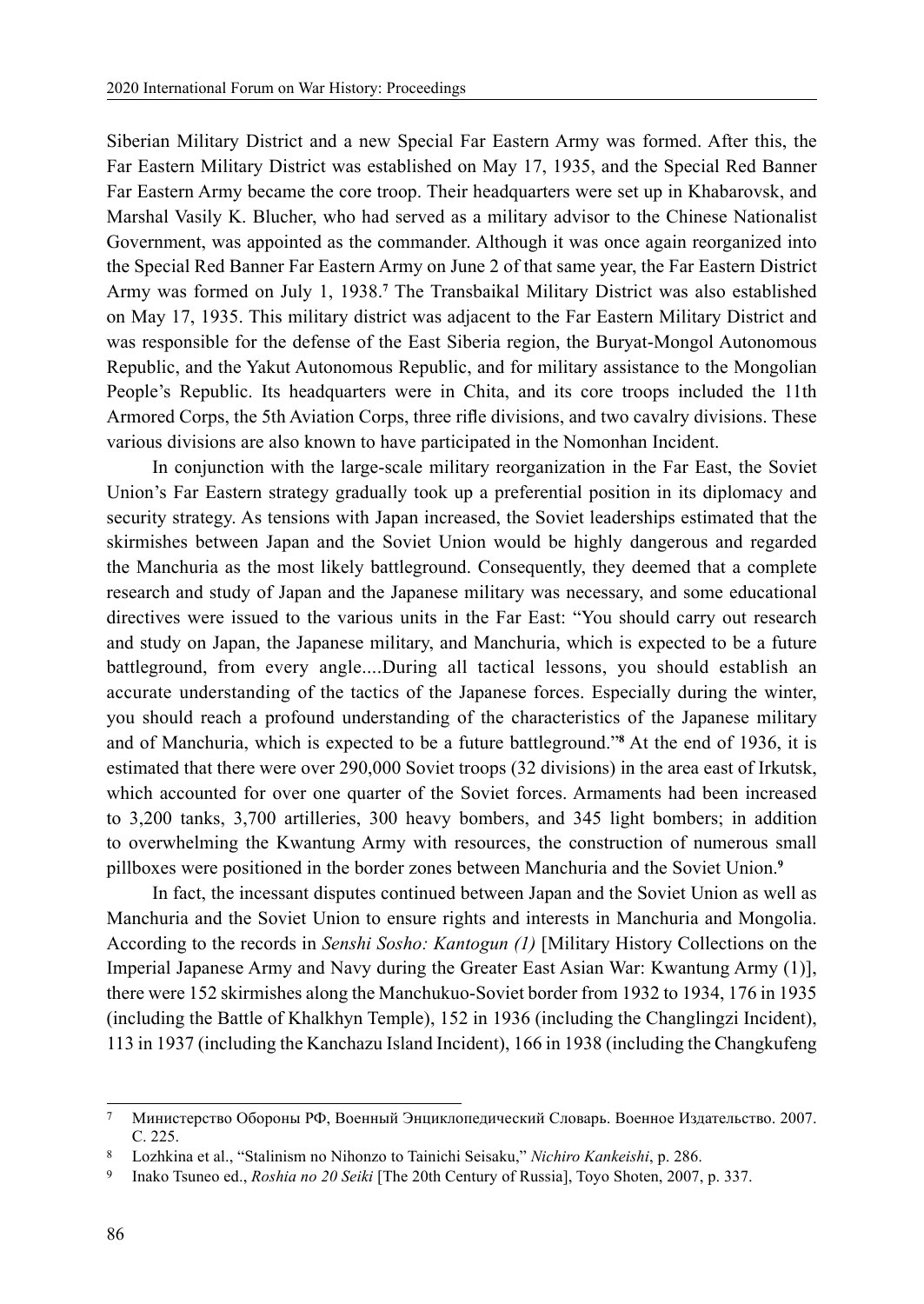Incident or the Battle of lake Hasan), and 159 in 1939, meaning that they occurred at a high frequency—on average, one every two or three days.**<sup>10</sup>**

### **(2) The Collective Security System in the Far East**

Analyzing the Soviet Union's Far Eastern strategy from diplomatic and security perspectives shows that the formation of collective security system in the Far East was of major significance. In particular, the deepening military cooperation between the Soviet Union and the Mongolian People's Republic not only avoided the political risk of a new pro-Japanese/anti-Soviet government being born in Mongolia and threatening the Soviet Union's sphere of influence; it also led to the Mongolian People's Republic becoming practically independent from China and consolidated its position as a "satellite state" of the Soviet Union.

The Directive on October 19, 1933 "The Fact-finding Investigation of the Mongolian People's Revolutionary Army's Military and Political Preparations and of the Defensive Capabilities of the Mongolian People's Republic against the Threat of Japan's Invations by Politburo of the Central Committee of the CPSU" required that the Mongolian leaderships shared an awareness of the issue of increasing tensions in the relationship between Japan and the Soviet Union, and instructed that attention should be paid to the movements of the Kwantung Army, which was attempting the military invasions via Manchukuo and Inner Mongolia.**<sup>11</sup>** It then mentioned a fact-finding investigation on the material and technical capabilities of the Mongolian People's Revolutionary Army, strengthening the defensive capabilities of the Mongolian territory, and a military and economic mobilization plan in preparation for Japan's invasions, as well as ordering investigations of supplies transportation, the formation of supplies stockpiles, the improvement of roads and automobile transportation, the use of water transport, the prosperity of livestock farming, the processing of agricultural products, etc.**<sup>12</sup>** In fact, the Soviet leaderships developed rail networks centered on the Siberian Railway for the military transport of both the Soviet Union and Mongolia, as well as promoting with the construction of main roads between the two states. Notably, when military use of the railways in the Far East was formally determined at the end of 1932, political sections were set up at various railway sites across the Soviet Union, enabling them to prepare for Japan's invasions by arranging military mobilization. At the time, the Soviet Union and Mongolia were connected by four main roads (Kyakhta, Borgia, Chuya, and Tunkin), and the Selenga River was frequently used for river transport.**<sup>13</sup>** The reinforcement of military transportation meant improving the logistical capabilities of military cooperation between the Soviet Union and Mongolia and made it possible to move military forces and supplies between both countries on a large scale.

Moreover, to strengthen Mongolia's defensive capabilities, the Soviet leaderships

<sup>10</sup> Office of War Study of the National Institute of Defense Studies, Japan Defense Agency, *Senshi Sosho Kantogun (1)* [Military History Collections on the Imperial Japanese Army and Navy during the Greater East Asian War: The Kwantung Army (1)], Asagumo Shinbunsha, 1969, p. 310.

<sup>11</sup> Российско-Монгольское Военное Сотрудничество (1911-1946). Часть I. C. 306.

<sup>12</sup> Там же. С. 306.

<sup>13</sup> Terayama Kyosuke, *Stalin to Mongol 1931-1946* [Stalin and Mongolia 1931-1946], Misuzu Shobo, 2017, p. 142.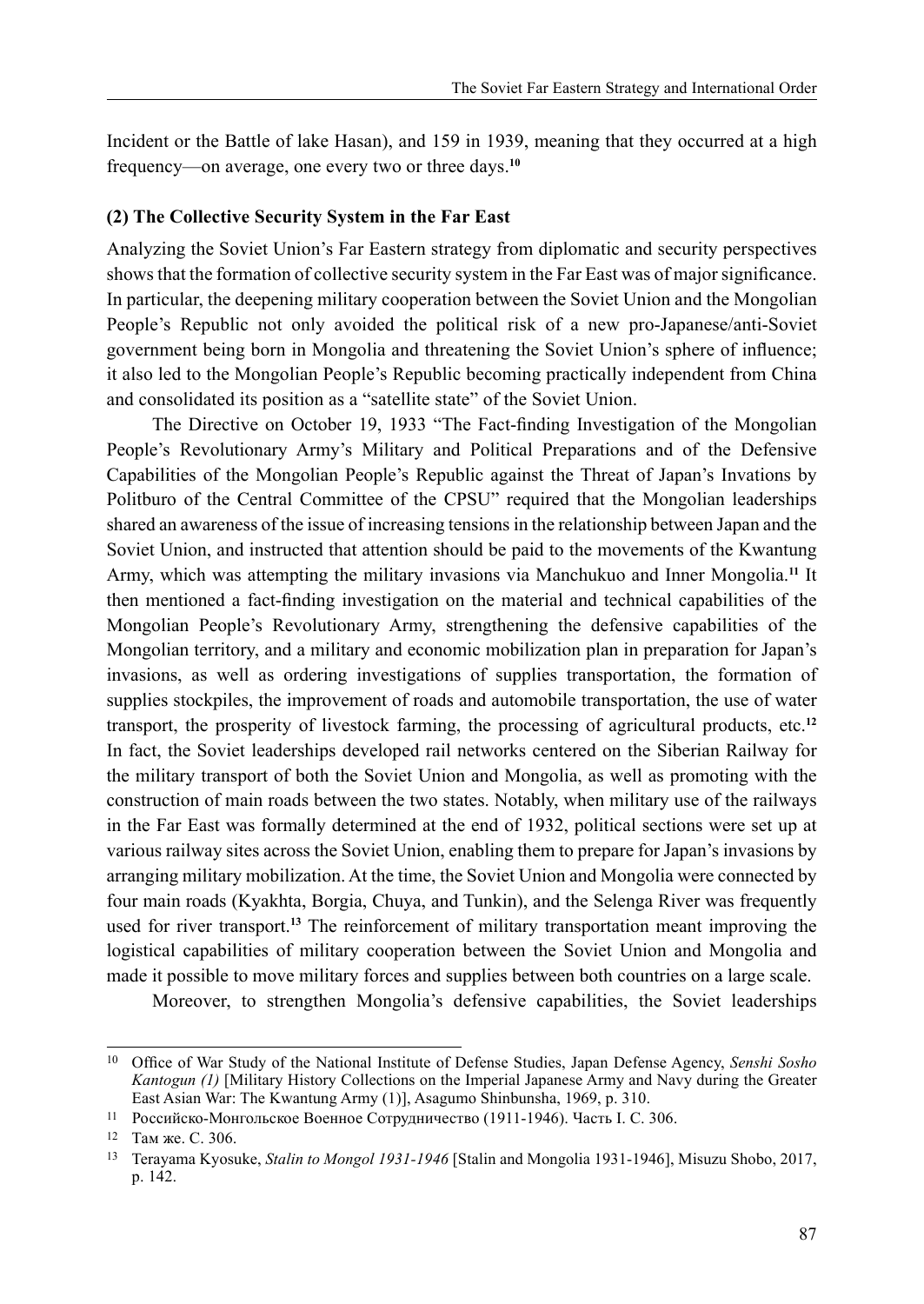proactively extended its financial support for Mongolia's national defense budget. In 1936, it promised to provide funds of 8 million tugrik for national defense expenditure, and in exchange asked Prime Minister Peljidiin Genden to increase the personnel of the Mongolian Army from 10,000 to 18,000, and to increase the national defense budget from 8 million tugrik (25% of the national budget) to 16 million tugrik (50% of the national budget).**<sup>14</sup>** The result was that Prime Minister Genden agreed to accept the money and in the case of a request from the Mongolian government, the Soviet Union would be ready to dispatch their mechanized troops. On this point, Galindiv Myagmarsambuu, a former professor at the Mongolian National Defense University, analyzes the sharp rise in the Mongolian national defense budget in the second half of the 1930s and points out that in 1937 it took up 49% of the national budget, in 1938 it took up 52.5%, and in 1939 it took up 60.6%.**<sup>15</sup>**

Thus, on March 12, 1936, a Soviet-Mongolian Friendship and Mutual Assistance Protocol was signed in Ulaanbaatar. The preamble of this protocol included the words, "the hope of maintaining peace and stability in the Far East, with the aim of promoting an even stronger friendship between our countries," and agreed that, in the event that a third country threatened an invasion of Mongolian/Soviet territory, both countries would promptly discuss the situation and take all necessary steps to maintain territorial integrity (Article 1); that, if there were a military attack on a signatory nation, the Soviet Union and Mongolia would mutually provide full aid, including military support (Article 2); and that, in the same vein as the withdrawal of the Soviet forces from Mongolia in 1925, the Soviet Union and Mongolia would immediately withdraw foreign units stationed in a signatory nation with the purpose of fulfilling the obligation of the above article when the need for their presence was resolved (Article 3); the protocol went into effect when it was signed, and would be effective for ten years.**<sup>16</sup>**

The signing of this protocol led to military cooperation between the Soviet Union and Mongolia developing into something close to the military alliance, and it could be said that this played an important role in the formation of collective security system in the Far East. In April 1936, Soviet troops began to be stationed in Mongolian territory, and the 57th Special Corps of the Transbaikal Military District became responsible for the defense of Ulaanbaatar. This Corps was the core troops of the Soviet/Mongolian forces involved in the Nomonhan Incident; considering this historical fact, while strengthening military cooperation with Mongolia did function effectively as the Soviet Union's Far Eastern strategy, it could also be interpreted as having a major effect on the border conflicts and skirmishes with neighboring Manchukuo. In addition, the agreement of the protocol was hugely significant to the security environment of

<sup>14</sup> Mandakh Ariunsaikhan, "Mongol-Soren Sogo Enjo Giteisho no Teiketsu to Nihon, Soren, Chugoku [The Soviet-Mongolian Friendship and Mutual Assistance Protocol of 1936 and its Impact on Japanese-Sino-Soviet Relations]," in *Hitotsubashi Bulletin of Social Sciences*, no.2 (2007): p. 23.

<sup>15</sup> Galindiv Myagmarsambuu, "Haruhagawa Senso ni Sankashita Mongol Jinmin Kakumeigun [The Mongolian People's Revolutionary Army's Participation in the Battles of the Khalkhin Gol]," ed. Borjigin Husel, in *Haruhagawa, Nomonhan Senso to Kokusai Kankei* [The Khalkhin Gol, Nomonhan War and International Relations], Sangensha, 2013, p. 71.

<sup>16</sup> Русский Архив: Великая Отечественная. Советско-японская война 1945 года: история военнополитического противоборства двух держав в 30-40 годы. Москва, ТЕРРА, 1997, Том. 18 (7-1). С. 65-66.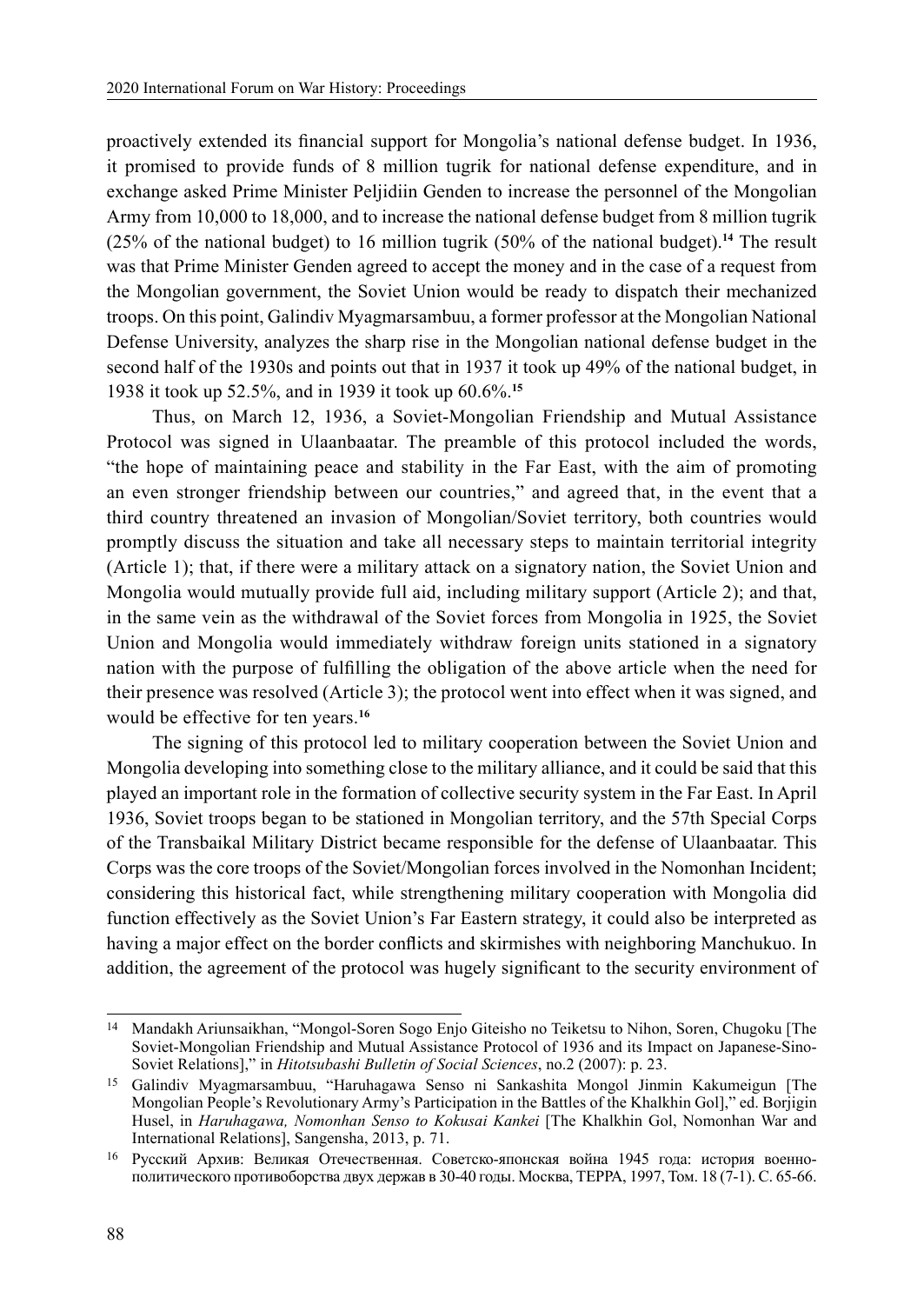the Far East, in the sense that the Mongolian People's Republic was presented as a legal entity in international society.

Following this, the signing of the Sino-Soviet Non-aggression Pact was also vital to the Soviet Union's Far Eastern strategy when it came to forming the collective security system in the Far East. Of particular interest is the fact that the Xi'an Incident of December 1936 led to the solidification of Chinese foreign policy of anti-Japanese exclusion movements and the Second United Front within China, and consequently realized the stabilization of Sino-Soviet relations as part of the Soviet Union's Far Eastern strategy before the Sino-Japanese War.

The Directive on March 8, 1937 "The Resolution of the China Problems by Politburo of the Central Committee of the CPSU" adopted the following articles regarding collective security.**<sup>17</sup>**

- 1. The resumption of negotiations on the Sino-Soviet Non-aggression Pact is entrusted to our Comrade Dmitry V. Bogomolov
- 2. If the Chinese Nationalist Government (the Nanjing Government) shows an initiative regarding the conclusion of a Pacific regional agreement (a Pacific regional treaty), we [the Soviet Union] promise to support them
- 3. Over six years, beginning within the next two years, the Soviet Union agrees to provide the Chinese Nationalist Government with 50 million Mexican dollars in credit, and to sell aircraft, tanks, and munitions. To compensate for this payment, it will receive tin and tungsten, as well as tea, the scope of which will not exceed the current amount
- 4. It is agreed that the Chinese pilots and tankmen will be trained within the Soviet Union
- 5. If he agrees, there will be no opposition to Chiang Kai-Shek's son (Chiang Ching-Kuo) "visiting" China.**<sup>18</sup>**

The Soviet leaderships initially entrusted the negotiations for the signing of a bilateral agreement between China and the Soviet Union to Bogomolov, the Soviet ambassador to China, but People's Commissar for Foreign Affairs Maxim M. Litvinov aimed to form a Pacific regional agreement with various countries in the Pacific, such as the U.K., the U.S., and Australia, with the addition of Japan. By concluding this agreement together with the Sino-Soviet Non-aggression Pact, Litvinov was attempting to avoid the Soviet Union taking responsibility for all of the China problems, including the confrontation between China and Japan, rather than just stabilizing relations between China and the Soviet Union in the Far

<sup>17</sup> Русско-Китайские Отношения в XX веке: материалы и документы. Памятники исторической мысли, 2000. T. 4-1, C. 40-41.

<sup>18</sup> Chiang Ching-kuo was dispatched to the Soviet Union to study in Moscow Sun Yat-sen University (the Sun Yat-sen Communist University of the Toilers of China) in October 1925, and remained in the Soviet Union for over 11 years, returning to China in April 1937. This resolution adopted the wording that Chiang Ching-kuo was "visiting" China; although it was accepted that at this point in time Chiang Ching-kuo was not returning home but visiting to China, his "return home" was not decided. Shinoda Kimiko, "Sorengawa Shiryo kara Miru 1937-nen no Shokeikoku no 'Kitaisareta' Kikoku [The 'Anticipated' Homecoming of Chiang Ching-kuo in 1937, Seen from the Soviet Archives]," in *Journal of Graduate School of Asia-Pacific Studies*, Waseda University Institute of Asia-Pacific Studies (2016): p. 31.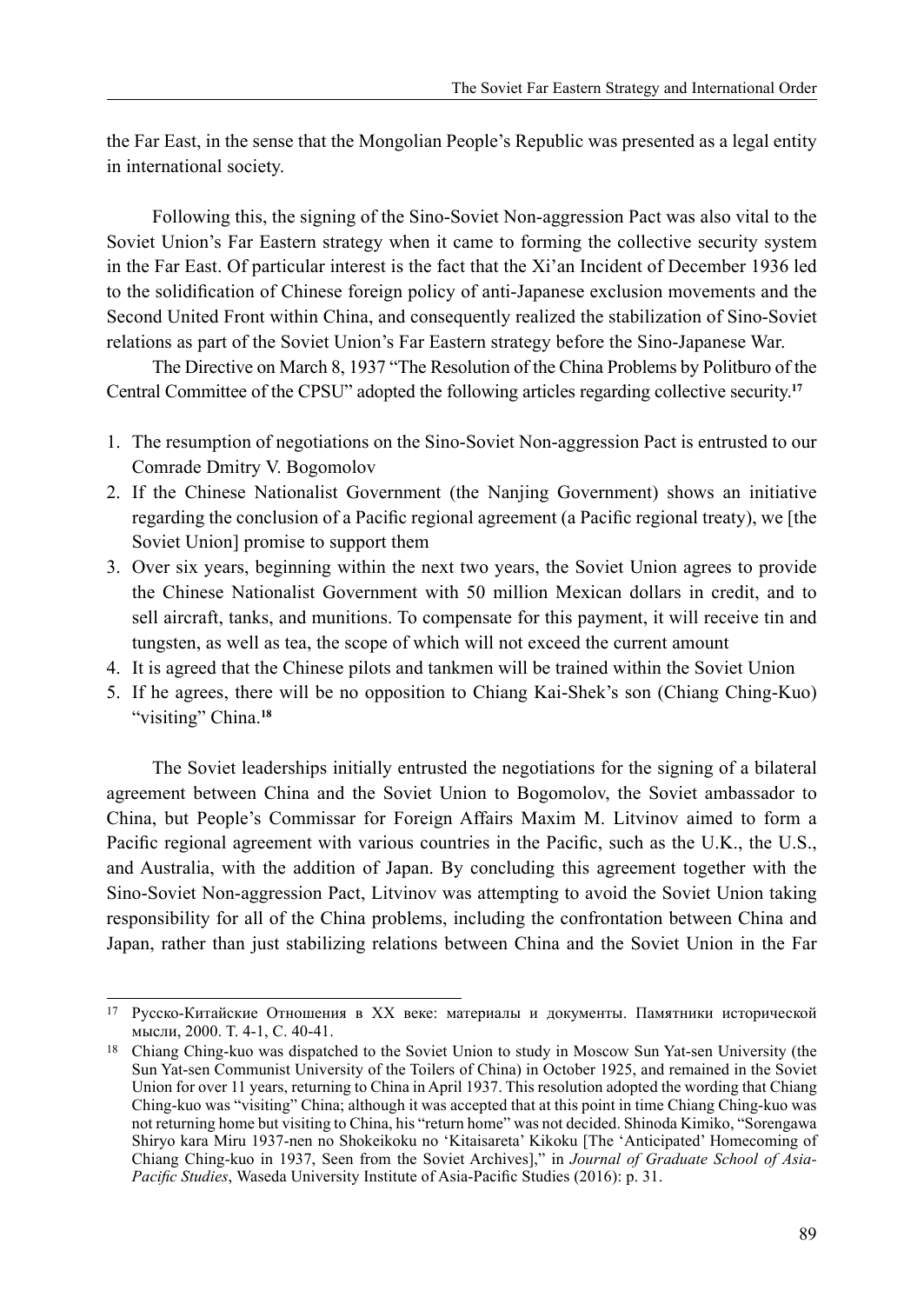East. During a meeting between Litvinov and Tsiang Tingfu, the Chinese ambassador to the Soviet Union, on March 11, Litvinov sharply pointed out that, "If a Pact was made between China and the Soviet Union, any opportunity to make a Pacific regional agreement would be completely derailed. I believe that, if at all possible, the U.K. and the U.S. do not wish to take on new obligations. To defend China from Japan's invasions, they anticipate that a Sino-Soviet pact will be sufficient to merely watch over both Chinese and Soviet actions from afar."**<sup>19</sup>**

As expected, on June 29, U.S. President Franklin D. Roosevelt formally communicated to Alexandr A. Troyanosky, the Soviet ambassador to the U.S., that he had no intention of participating in any Pacific regional agreements, and so the idea of international order based on this agreement came to nothing. The sudden outbreak of the Marco Polo Bridge Incident on July 7, led to Sun Fo, President of the Legislative Yuan, holding a meeting with Bogomolov, telling him, "The Chinese Nationalist Government takes this situation very seriously, and is concerned that a large-scale military skirmish will occur……I have spoken of this conflict with Chiang Kai-shek; Chiang voiced his certainty that this will become large-scale conflict, and drag into the quagmire. He believes that this conflict will develop into open war between China and Japan." Sun Fo suggested signing a Sino-Soviet non-aggression pact or a mutual assistance agreement between the Soviet Union and China, with the major aim of military cooperation between the two countries, rather than a multi-national agreement such as the Pacific regional agreement.**<sup>20</sup>**

Thus, the Sino-Soviet Non-aggression Pact signed on August 21 provided momentum for the Soviet Union to offer full-fledged support for Chinese military affairs during the Sino-Japanese War, and it began providing credit as well as Soviet-made aircraft, tanks, and other equipment to the Chinese Nationalist Government. This Pact also swept away the Soviet leaderships' fear that China would participate in anti-Soviet/anti-Communism regimes based on the Anti-Comintern Pact, and played an important role in the implication that the Sino-Soviet relationship would be stabilized within the security environment of the Far East and the East Asia as the Soviet Union's Far Eastern strategy established a hardline policy toward Japan.

In addition, according to the recent historical research, it has become clear that there was a highly confidential "oral statement" in the Sino-Soviet Non-aggression Pact: the Soviet Union was not to conclude any non-aggression treaties with Japan until the official resumption of normal relations between the Chinese Nationalist Government and Japan.**<sup>21</sup>** It is thought

<sup>19</sup> Boris Slavinsky/Dmitriy Slavinsky, *Chugoku Kakumei to Soren: Konichi Sen made no Butaiura* [The Chinese Revolution and the Soviet Union: Backstage up to the Anti-Japanese War], trans. Kato Yukihiro, Kyodo News, 2002, p. 364.

<sup>20</sup> Русско-Китайские Отношения в XX веке. T. 4-1, C. 60.

<sup>21</sup> Previous research on the Russian side: Boris Slavinsky, *Kohsho: Nisso Churitsu Joyaku* [Documentation: The Japanese-Soviet Neutrality Pact], trans. Takahashi Minoru and Ezawa Kazuhiro, Iwanami Shoten, 1996, p. 85. This is based on archival documents of Molotov in the Diplomatic Archives of the Ministry of Foreign Affairs of the Russian Federation. Previous research on the Chinese side: Xijun Lu, "Nitchu Senso Chokika no Seisaku Kettei Katei ni okeru Soren Yoin no Kyojitsu [The Truth and Lies of the Soviet Factor in the Process of Deciding the Policy to Lengthen the Sino-Japanese War]," *Gunji Shigaku* [The Journal of Military History] 53, no. 2 (2017): p. 56. This is based on confidential documents in Academia Historica (Taiwan).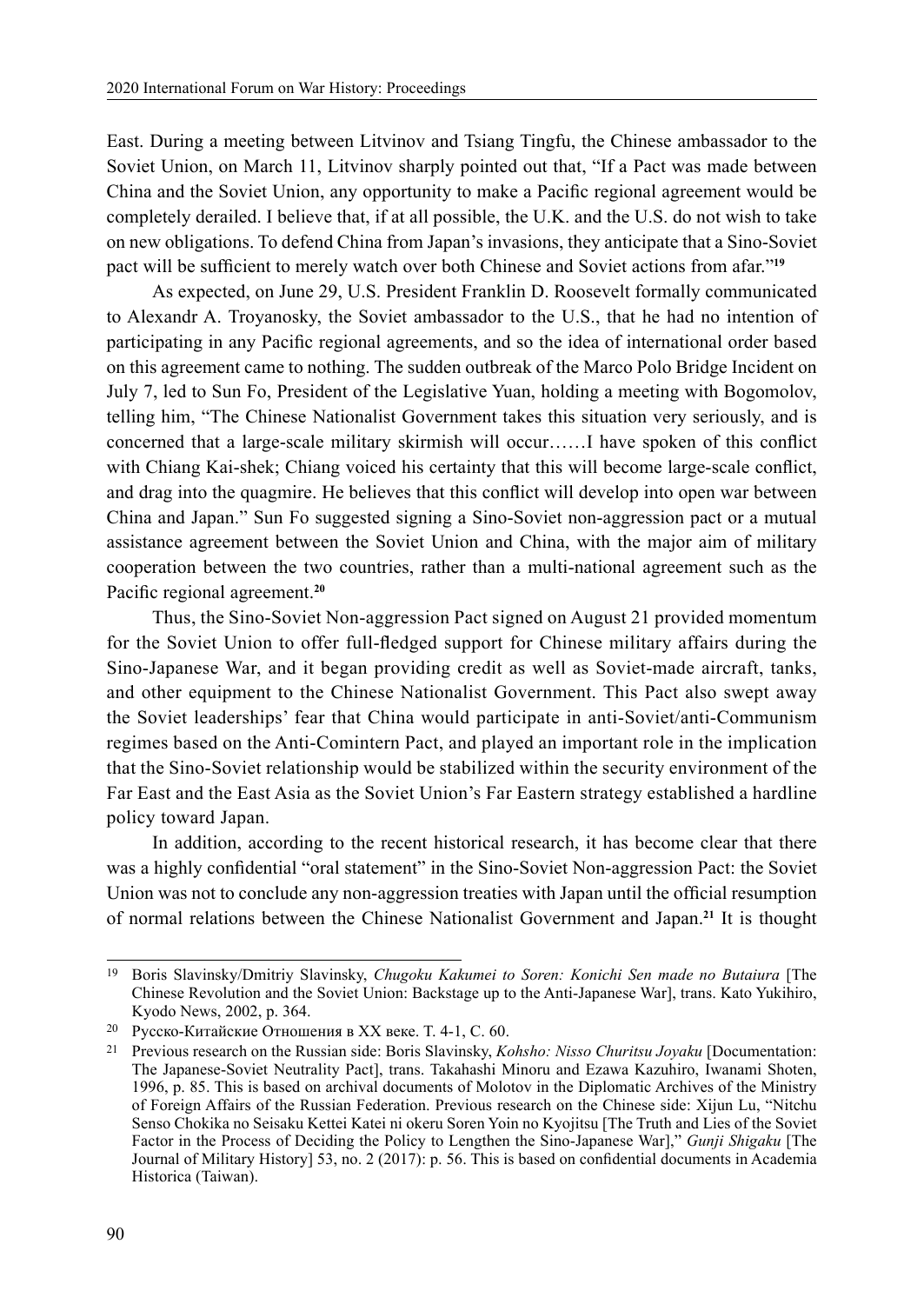that this was behind the fact that in April 1941 the Soviet Union signed the Japanese-Soviet Neutrality Pact, rather than a Japanese-Soviet non-aggression Pact.

### **(3) The Nomonhan Incident**

It was the Battle of Khalkhin Gol in 1939 where the Soviet Union's Far Eastern strategy faced a full-scale direct confrontation with the Kwantung Army. The battle described as the "Nomonhan Incident" in Japan and as the "Battle of Khalkhin Gol" in Russia and Mongolia, was an intense modern conflict that took place between the Japanese-Manchurian army and the Soviet-Mongolian army over a roughly four-month period between May and September 1939. The main cause of this conflict is considered to be the clashing perceptions between Japan and the Soviet Union about the Manchurian-Mongolian border; the Japanese-Manchurian army regarding the Khalkha River as the border and the Soviet-Mongolian army regarding a line approximately 13 km east of the river as such. As two different names suggest, both camps deployed large-scale military forces with more than two or three divisions. However, as neither the Japanese nor the Soviet governments made an official declaration of war, the conflict did not escalate into a full-out war.

Due to the influence of judgements of the International Military Tribunal for the Far East (known as the Tokyo Tribunal), there has been a strong tendency until now to regard the Nomonhan Incident as a Japan's one-sided crushing defeat. This defeat has been largely recognized as the failure of the Kwantung Army's strategy to ignore the Army General Staff's non-expansionary policy and across the Machurian-Mongolian border on the pretext of a punitive expedition to stir up and expand the conflict, during which they suffered a counterattack from the Soviet mechanized troops. For this reason, it is described as a "recurrence" of the Battle of Cannae, which was a major battle of the Second Punic War that took place in Apulia on the southeastern part of the Italian peninsula in August, 216 BC. However, the fruits of research in recent years have revealed that many casualties were suffered on both sides. According to Grigori Krivosheev, a former professor at the Russian Academy of Military Sciences, the estimated number of casualties on the Russian side increased significantly to 25,655 soldiers following the declassification of historical archives after the collapse of the Soviet Union.**<sup>22</sup>** This greatly exceeds the number of casualties on the Japanese side, shown to be in the vicinity of about 18,000 to 20,000 soldiers according to the analysis presented by a modern Japanese historian Hata Ikuhiko.**<sup>23</sup>**

The decisive factor that the Nomonhan Incident had come to a showdown was the Soviet war preparation of operations and logistics after the Japanese bombing of Tamsk (Tamsak-Bulak). Particularly with regard to logistics, the great success achieved in military transportation originating from Borgia Station along the Trans-Siberian Railway, approximately 650 km from Nomonhan-Bürd-Oboo, contributed to realize the August all-out attacks. It is widely known that various troops centered the 57th Special Corps were reorganized as a First Army Group

<sup>22</sup> Кривошеев, Г.Ф. Россия и СССР в войнах XX века: Книга потерь. Вече, 2010. С. 159.

<sup>23</sup> Hata Ikuhiko, *Mei to Ann no Nomonhan Senshi* [The Brightness and Darkness of the Nomonhan War History], PHP Institute. 2014. p. 347.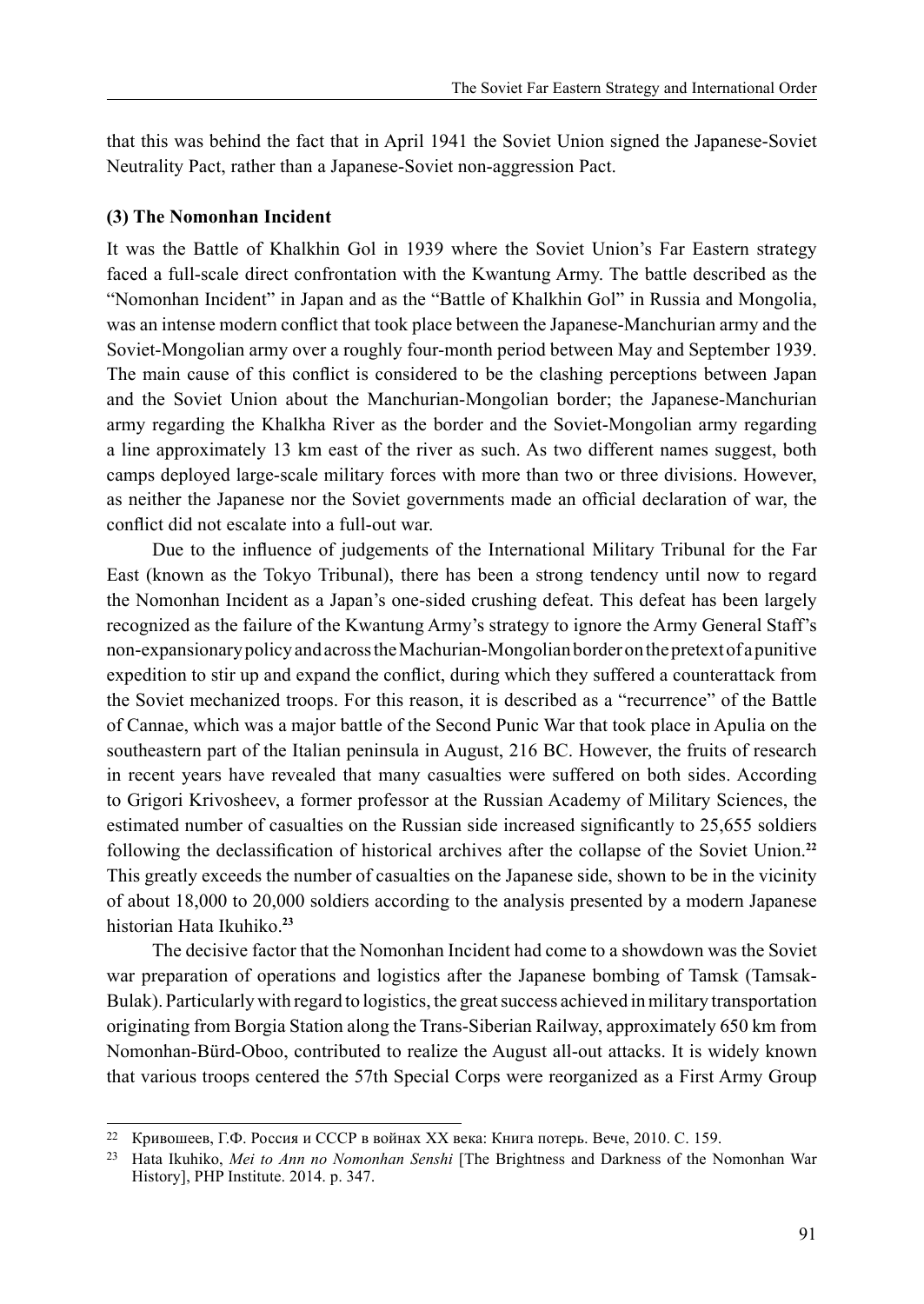on July 19, and Georgy Zhukov was appointed as Commander of this Army Group, controlled the strategic offensive. And as for the logistic supports, Grigori Shtern, Commander of the Far Eastern Front Group, controlled to supply the necessary personnel, tanks, armored cars, firearms, aircraft and military supplies form the Transbaikal Ministry District.**<sup>24</sup>** As a result, the Kwantung Army's 23rd Division was devastated by the Soviet-Mongolian all-out attacks from three directions in the siege and annihilation operations that began on August 20. It is thought that this was a prelude to the Soviet entry into the war against Japan in 1945.

In addition, the German-Soviet Non-Aggression Pact that was signed on August 23, caused Hiranuma Kiichiro Cabinet to resign altogether, and on September 1, the Wehrmacht advanced to Poland and World War II began. On the same day, Stalin was informed of the victory in the Battle of Khalkhin Gol and was convinced that the Soviet Union avoided the military threat at the East-West borders. After that, when the Japan-Soviet ceasefire agreement was signed on September 15, the Soviet troops began to advance to Poland on the 17th. The Soviet Union achieved a military victory in the Far East and a diplomatic victory in Europe.

## **2. The Concept of Quadripartite Entente and the Japan-Soviet Neutrality Pact**

Having received a double shock—the defeat in the Nomonhan Incident and the conclusion of the German-Soviet Non-aggression Pact―Japan's strategic perception toward the Soviet Union radically changed, with efforts subsequently being promoted by the Japanese Ministry of Army and the Ministry of Foreign Affairs, to neutralize foreign relations with the Soviet Union. The Abe Nobuyuki Cabinet, formed on August 30, proclaimed the "establishment of independent diplomacy" and began to pursue the adjustment of diplomatic relations with the Soviet Union at the same time it did so with the U.K., U.S. and France, so as to press ahead with nonintervention in the World War of Europe and a resolution of the Sino-Japanese War. The next Yonai Mitsumasa Cabinet, formed in January 1940, inherited the diplomatic policy line of adjusting relations between Japan and the Soviet Union. Amidst diplomatic moves by Foreign Minister Arita Hachiro to advance the concept of a New Order in East Asia, Japan made progress on adjusting its relations with the Soviet Union, one great power of the New Order. In particular, the rapid victorious advances of the Wehrmacht across the European Front, leading to the fall of Paris on June 14, 1940, pushed the Japanese government to take an initiative in the Southeast Asia. At the same time, the Soviet Union was expelled from the League of Nations due to the Winter War with Finland that began in November 1939, and it seemed that the division of spheres of influence between Germany and the Soviet Union would be realized in Europe.**<sup>25</sup>**

Japan's foreign policy line, namely, the concept of a New Order in East Asia and the

<sup>24</sup> Hanada Tomoyuki, "Soren kara Mita Nomonhan Jiken: Sensoshido no Kanten kara [The Nomonhan Incident as Seen by the Soviet Union: From the Perspective of War Leadership]," in *Soren to Higashi Ajia no Kokusai Seiji 1919–1941* [The International Politics of the Soviet Union and East Asia 1919–1941], ed. Asada Masafumi, Misuzu Shobo, 2017, p. 302.

<sup>25</sup> Hanada Tomoyuki, "The Nomonhan Incident and the Japanese-Soviet Neutrality Pact," Tsutsui Kiyotada ed., in *Fifteen lectures on Showa Japan: Road to the Pacific War in Recent Historiography*, Japan Publishing Industry Foundation for Culture, 2016, p. 188.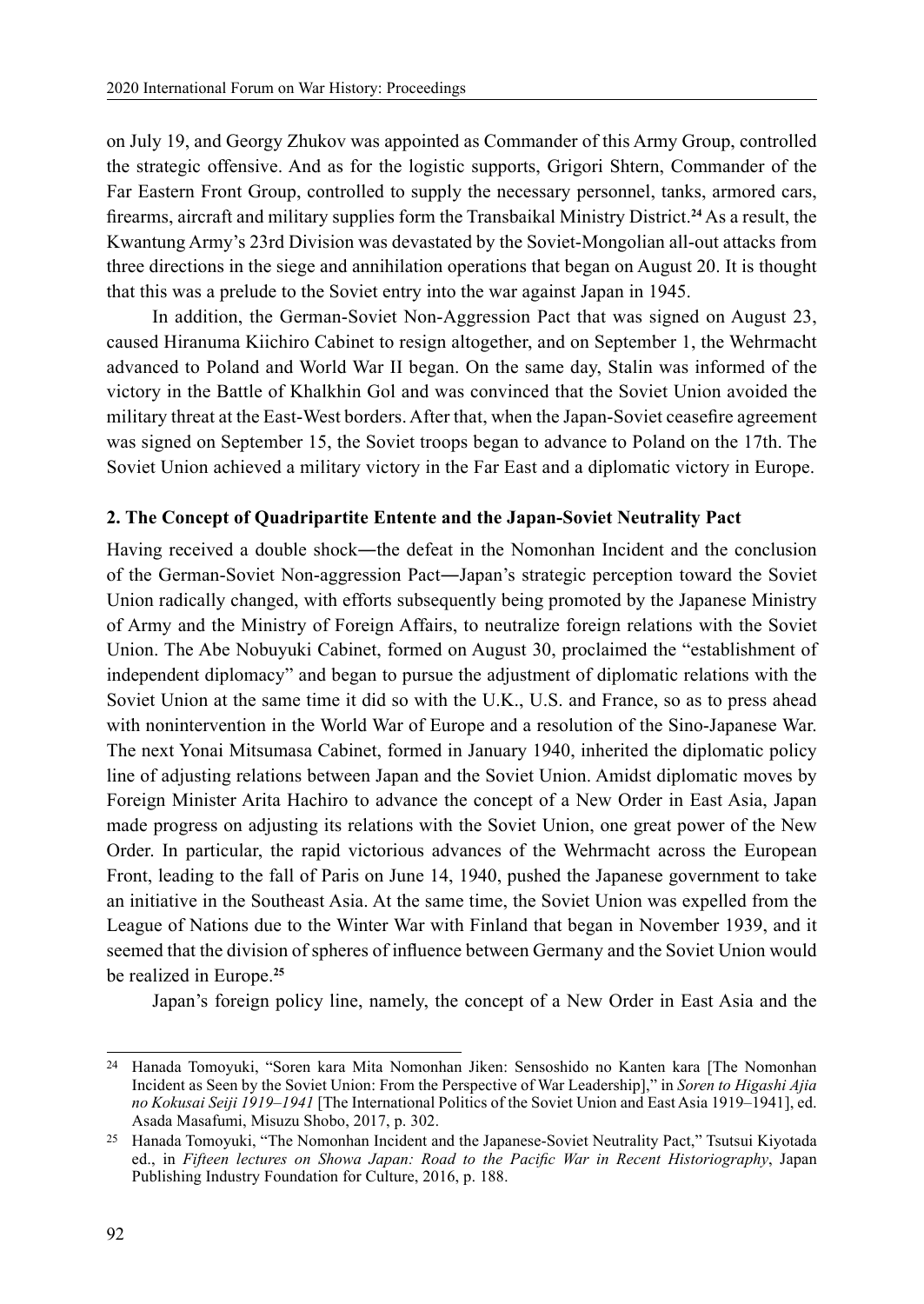adjustment of Japan-Soviet relations was succeeded by the Tripartite diplomacy furthered by the Second Konoe Cabinet. As far as relations with the Soviet Union were concerted, the so-called *Ogikubo Kaidan* that had preceded the formation of the cabinet advocated for the signing of a Japanese-Manchurian-Mongolian Border Nonaggression Pact that would be valid for five or ten years, as well as for the "enhancement of military preparedness" against the Soviet Union. The gist of those talks was reflected on the "*Sekai Josei no Suii ni Tomonau Jikyoku Syori Youkou* [Principles for the Settlement of Current Affairs in line with Changes in the World Situation]," that was decided in the Imperial Headquarters Government Liaison Conference held on June 27, and on a proposal for reinforced the political ties with Germany and Italy appended with a "dramatic adjustment of Japan-Soviet relations."**<sup>26</sup>**

In the Article 5 (the so-called Soviet exclusion clause) of the Tripartite Alliance concluded by Japan, Germany and Italy on September 27, 1940, there was no clear intension of an antagonistic attitude toward the Soviet Union. On account of that, the Japanese Ministry of Foreign Affairs drew up a proposal for guidelines of adjusting the Japan-Soviet relations on October 3. This is thought to reflect on the concept of a "Quadripartite Entente" among Japan, Germany, Italy and the Soviet Union, which Japanese Foreign Minister Matsuoka Yosuke proclaimed. According to the proposal, a nonaggression pact would be concluded by Japan and the Soviet Union after the peaceful resolutions of natural resources issues in the Far East, such as oils and coals in northern Sakhalin as well as fishing in northern sea. It would also include a mutual recognition of the division of spheres of influence between two countries, with Japan's sphere to extend to Inner Mongolia, northern China, and Southeast Asia, and the Soviet sphere to include the Mongolian People's Republic, Xinjiang, and the Near and Middle East. The world new order thus promoted in cooperation with Germany and Italy.

Still, the possibility of realizing the Quadripartite Entente ended with the breakdown of diplomatic negotiations between Germany and the Soviet Union, caused by Adolf Hitler's failure to respond the Soviet People's Commissar for Foreign Affairs Molotov's "additional conditions" answered on November 25, 1940, which were made in the Hitler-Molotov meetings held earlier on November 12 and 13. Those conditions were as follows: (1) a demand for the Wehrmacht to pull its troops out of Finland, (2) the establishment of Soviet military bases in the areas along both the Bosporus and Dardanelles Straits, (3) recognition of territory from Batumi (Georgia) and Baku (Azerbaijan) south to the Persian Gulf, and (4) Japan's renunciation of oils and coals in northern Sakhalin, etc. In fact, it was Directive No. 21 (Operation Barbarossa), signed by Hitler on December 18, 1940, which sent the concept of the Quadripartite Entente into the dustbins of history.

The Japanese-Soviet Neutrality Pact was signed on April 13, 1941, involved definitive promises of peaceful friendship and the reciprocity of territorial integrity and border inviolability of both countries (the Soviet Union dominating the Mongolian People's Republic and Japan dominating the Manchukuo). In this Pact it also stated that neutrality was to be maintained throughout the duration of conflicts if either side were to be the target of military actions by a third country. And then, Article 3, set the period of expiration date of the Pact to

<sup>26</sup> Ibid., p. 189.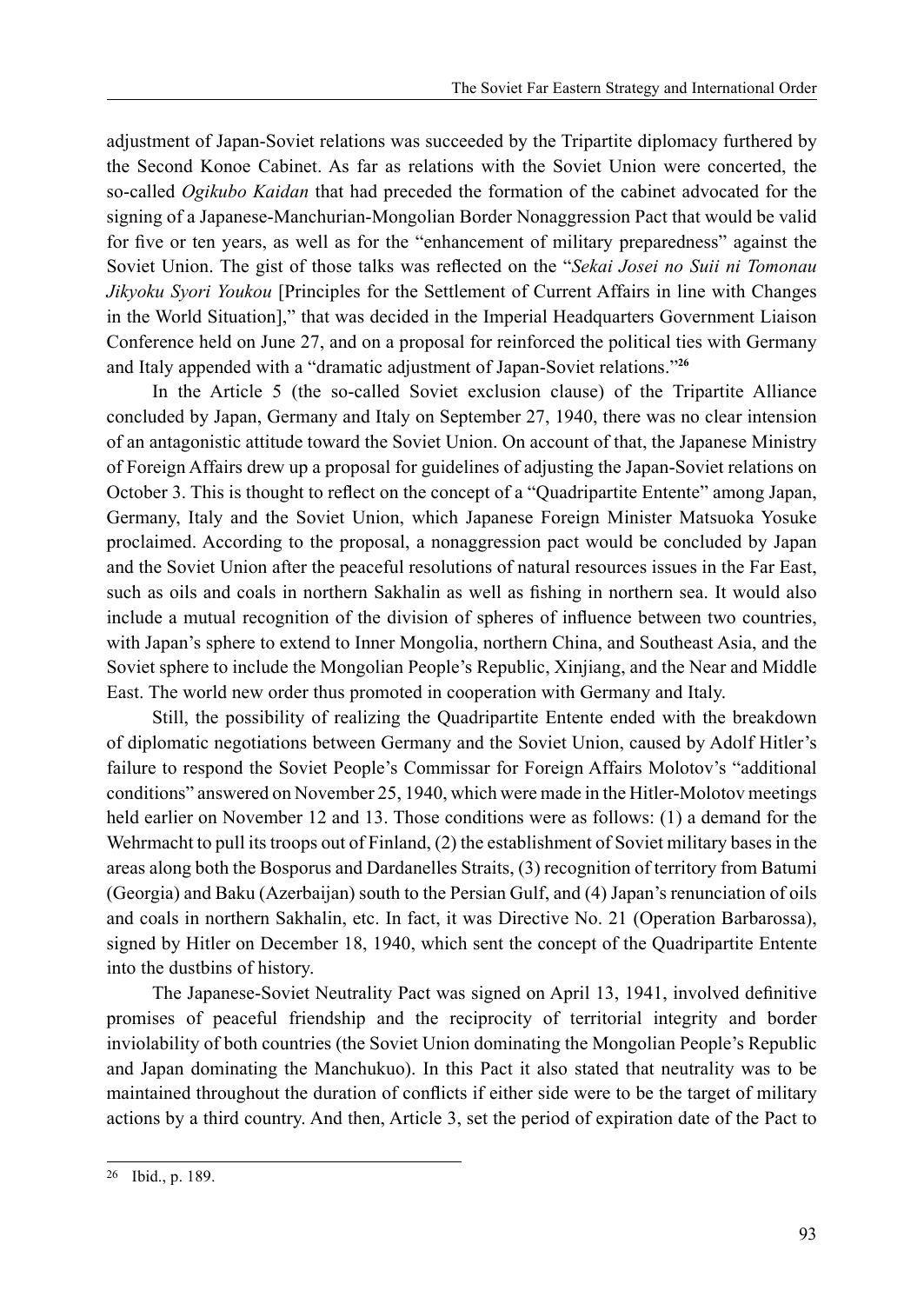run through April 1946, also stipulating that any notifications of the future abrogation of the Pact was to be made a year before the end of that period. Ironically, the last article came to have an important significance on August 1945.

The concept of Quadripartite Entente that Matsuoka regarded it as a basic part of the Japan-Soviet Neutrality Pact went up in smoke on June 22, 1941, on account of the breakout of the Eastern Front between the Wehrmacht and the Red Army. Even so, this Pact was functioned as an official diplomatic negotiation route of both sides during World War II. In addition, the existence of this Pact brought "tranquility in the north" for Japan's Army and Navy, served as a historical turning point in Japan's military advance southward. It is interesting that Japan and the Soviet Union concluded the Neutrality Pact under different diplomatic and security initiatives, not shared common interests and values.

### **3. The Soviet Entry into the War against Japan and Japan's Diplomatic Peace**

### **(1) The Soviet Entry into the War against Japan**

During World War II, the Japan-Soviet relations remained superficially stable, and although the military and diplomatic expectations of each other greatly differed, it can be said that the great power relations existed on mutual non-interference in the Far East. Additionally, in the latter half of World War II, the German-Soviet peace negotiations towards Japan and the Japanese-U.S. peace negotiations towards the Soviet Union (including the agreements at the war termination) were sometimes expected to play the role of mutual intermediary countries, but the former raised concerns that releasing Soviet troops from the Eastern Front would increase the threat to Japan in the Far East, the latter raised concerns that releasing Japanese troops from the Pacific Front would increase the threat from the Far East to the Soviet Union, and neither was realized.**<sup>27</sup>**

The Soviet leaders were behind the scenes preparing offensive operations and logistics for the invasion of Manchuria. From the aspect of international affairs with great powers, in the Teheran Conference the "Generalissimo" Stalin had promised to attack the Japanese Empire after the German defeat in exchange for opening a second front in Europe, and in the Yalta Conference the Big Three decided the Soviet military offensive in Manchuria after three months from the German defeat. And as famous, in the Crimea was also concluded "secret agreement," which guaranteed: (1) the status quo in Outer Mongolia, (2) the southern part of Sakhalin, (3) the internationalization of the commercial port of Dalian, (4) the lease of Port Arthur as a Soviet naval base, (5) the Chinese Eastern Railroad and the South Manchurian Railroad jointly operated by the Soviet-Chinese company, (6) the transfer to the Kuril Islands.

As analyzed by a Russian historian Boris Slavinsky, when the Soviet Union concretely began to plan the military offensive in Manchuria was in October 1944. The Chief of General Staff of Red Army, Alexandr Vasilevsky planned with the General Staff and submitted an operation plan to the Stalin after the Moscow Conference of Foreign Ministers. Moreover, this plan requested 60 divisions and supplies, foods, equipment, tanks, and tracks enough to

<sup>27</sup> Hanada Tomoyuki, "The Soviet Military Leadership's Perceptions of Japan during World War II," *Security & Strategy*, vol. 1 (2021): p. 64.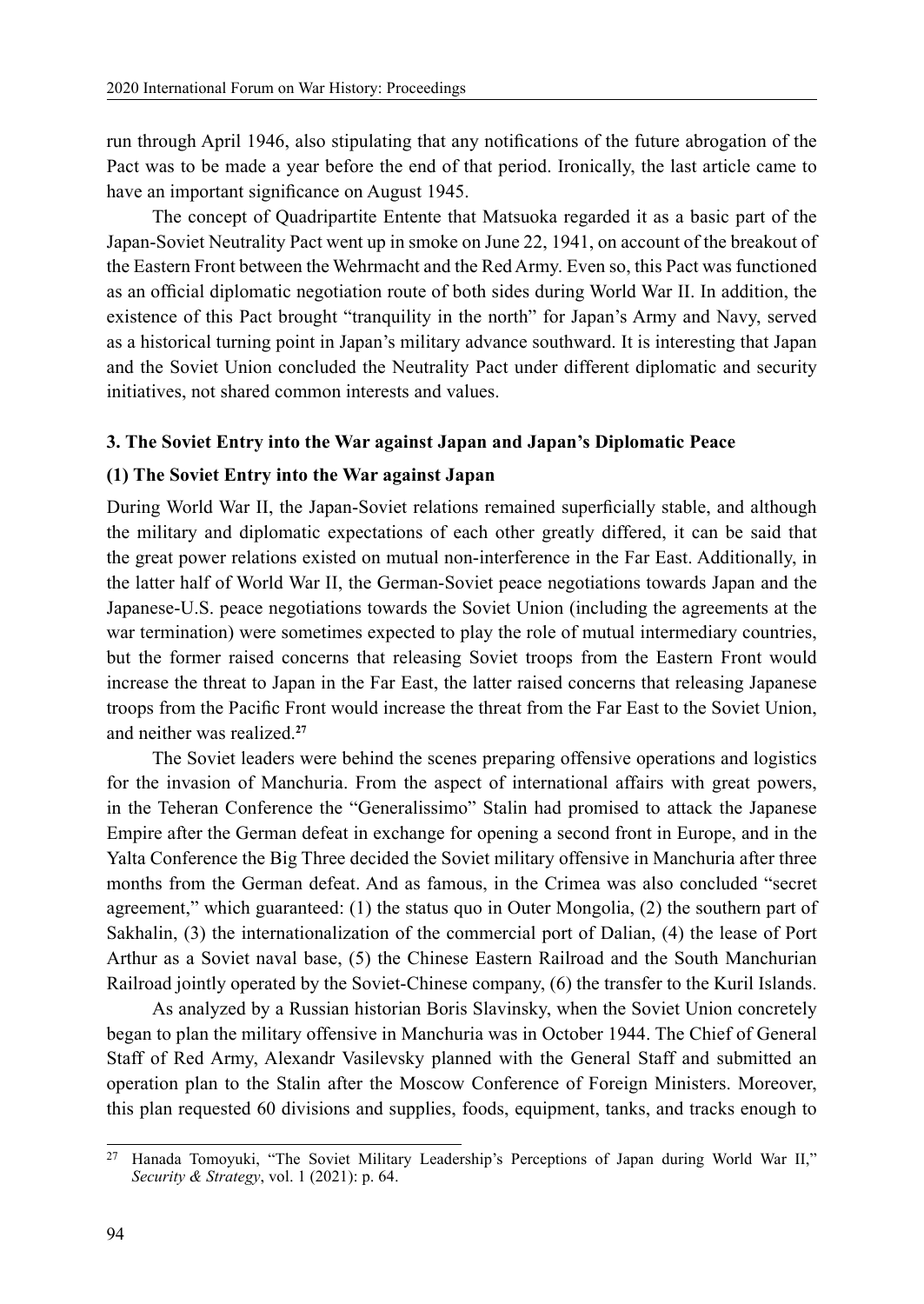attack the Japanese Empire, and large-scale material aids (3,000 tanks, 78,000 tracks, 5,000 aircraft, fuel 206,000 tons) from the United States.**<sup>28</sup>** And the General Staff calculated that it took three months to transport the Soviet forces and supplies from Europe to the Far East using the Siberian Railway.

On March 26, 1945, the Soviet Supreme General Headquarters (STAVKA) gave two confidential orders (No. 11047 and No. 11048) to the Primorsky Army Group and the Far Eastern Front. These two orders entitled "Preparation for the Advance of the Japanese Army," were nominally for preventing the construction of bridgeheads to the Far East coast and the landing operations to the territory of the Soviet Union. Although they appeared the defensive postures, it should not overlook that this became the first step to transport the Soviet forces and supplies from Europe to the Far East for entering the war against Japan.

Under these orders, both Command Headquarters were obliged to submit the "defense plan" in the Far East to the General Staff at least by May 15. Stalin and Alexei Antonov (successor of Vasilevsky) gave confidential orders for large scale transport from Europe to the Far East to implement the operation plan step by step. Since the end of the "Great Patriotic War" on May 8, the scale of transport was expanded, and on June 3, the Soviet State Defense Committee (GKO) adopted the Resolution No. 8916 "Military Joint and Transport in the Trans-Baikal Military District, the Primorsky Army Group and the Far Eastern Front." This Resolution requested the transport of elite units in the Eastern Front to the Far East, concretely the Karelian Front and Second Ukraine Front (4 armies, 15 army groups, 36 divisions, 53 brigades, etc.), and they contributed to reinforce military capability in the Far East. In particularly, 5th and 39th Armies which fought and won in the Königsberg Front were dispatched to the eastern Manchuria and reorganized in the Primorsky Army Group, and 6th Guards Tank Army and 53rd Army which fought and won in Hungary and Austria were dispatched to the western Manchuria and reorganized in the Trans-Baikal Front. **<sup>29</sup>**

Following the large-scale transports, on June 28, the Supreme General Headquarters gave special confidential orders (No. 11112, No. 11113 and No. 11114) to the Trans-Baikal Front, the Primorsky Army Group and the Far Eastern Front that intended "siege and annihilation operations" against the Kwantung Army. In these orders each strategic goal was defined. The Far Eastern Front was ordered to invade the Sōnghuājiāng to occupy the Harbin (No. 11112), the Primorsky Army Group was ordered to invade the central Manchuria to occupy the Harbin, Changchun and Chongjin (No. 11113), and the Trans-Baikal Front was ordered to invade the western and central Manchuria to occupy the Chìfēng, Mukden and Changchun combining with the Mongolian People's Revolutionary Army (No. 11114). As an important point, these offensive operations were carried out from three sides and all preparations for the invasion were completed by August 1. Then the Soviet leaders assumed the timing of invasion was in the middle of that month.

With these operational orders, larger scale transportation was made to the Far East. By the end of July, about 1.5 million soldiers, 5,250 tanks, 5,170 aircraft were gathered in

<sup>28</sup> Борис Славинский, Советская Оккупация Курильских Островов. Лотос, Москва, 1993. С. 38.

<sup>29</sup> Русский Архив: Великая Отечественная. Том.18 (7-1). С. 332.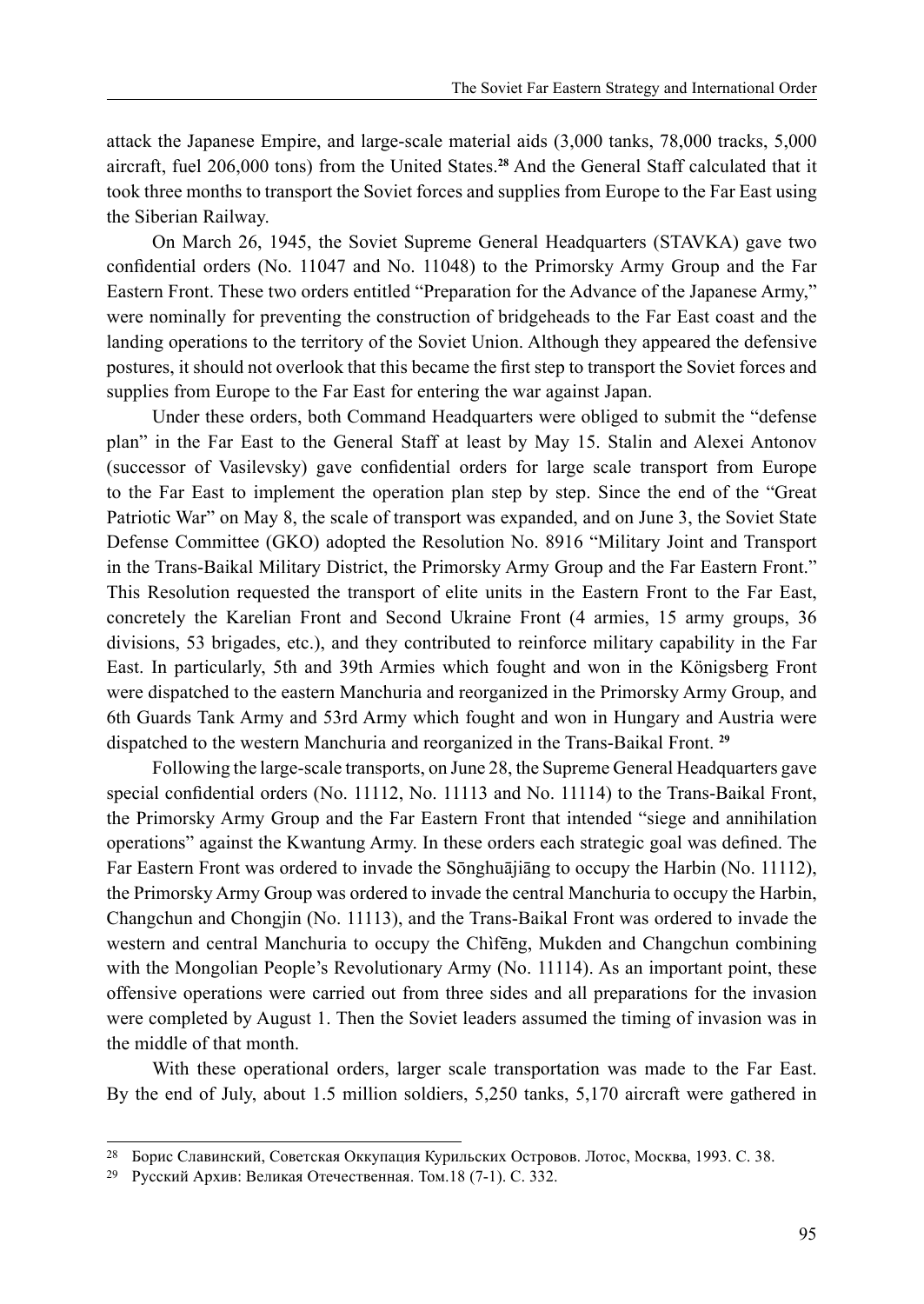the Far East. In the midnight of July 5, Marshal Vasilevsky arrived in Chita, where the Far East General Headquarters was established, and he was appointed as Commander-in-Chief of Soviet Forces in the Far East. **<sup>30</sup>**

The author points out that the logistics of the Red Army also contributed to make it feasible to implement the military offensive in Manchuria. General Alexei Khlulev, the Chief of Logistics in the Red Army, managed to transport large scale military supplies using the Siberian Railways. According to the Russian archives of the State Defense Committee, on April 13, the Far East Railroad District was established in Chita and about 6,000 kilometers railroad between Novosibirsk (halfway point of Siberian Railway) and Vladivostok was used for the military transport of 24 round trips a day until May 1 (2,708 vehicles), 30 round trips a day until August 1 (2,947 vehicles), and 38 round trips until October 1 (3,107 vehicles). **<sup>31</sup>**

This Soviet offensive plan to enter the war against Japan not only involved the territorial ambition to secure the Soviet rights and interests in East Asia by strictly adhering to the Yalta "secret agreement" no matter what, and its diplomatic obligations as an Allied Nation; it was also connected to the U.S.-Soviet military intelligence that, based on the "The Guidelines of Imperial Army and Navy Operational Plans" issued by Imperial Headquarters on January 20, 1945, the Kwantung Army had been weakened by diverting elite troops from Manchuria to the Pacific Front and to prepare for a decisive battle on the Japan's mainland. It also showed that the confidential military information concerning the war-potential composition of the Kwantung Army was transmitted to the Soviet leaderships via American intelligence agencies.**<sup>32</sup>**

### **(2) Japan's War Termination Diplomacy**

One of the difficult issues facing the Suzuki Cabinet was the diplomatic notice from the Soviet Union on April 5, 1945, which stated that it would not be extending the Japanese-Soviet Neutrality Pact. In a meeting with Sato Naotake, the Japanese ambassador to the Soviet Union, Molotov criticized that "when this Pact had been concluded in April 1941, neither the Operation Barbarossa nor the Attack on Pearl Harbor had occurred. The situation has completely changed. Germany attacked the Soviet Union, and Japan supported Germany in the war against the Soviet Union. Moreover, Japan fought both the U.K. and the U.S., which are both Soviet allies. Under these circumstances, the Japanese-Soviet Neutrality Pact loses its meaning, and it is impossible to extend its term of validity."**<sup>33</sup>**

In response to this notice, The Japanese Supreme War Leadership Council was held from May 11 to 14. The main topic of discussion was diplomatic relations with the Soviet Union following the defeat of Germany, and Prime Minister Suzuki reaffirmed that preventing the Soviet Union from entering the war was an essential condition for Japanese war leadership. On top of this, the Council agreed a new diplomatic policy—"to ensure mediation to

<sup>30</sup> Hanada Tomoyuki, "The Soviet Military Offensive in Manchuria and the Collapse of Japanese Empire in August 1945," *Senshi Kenkyu Nenpo* [NIDS Military History Studies Annual], No. 22 (2019): pp. 87-89.

<sup>31</sup> РГАСПИ, Ф.644, Оп.1, Д. 397, Л. 148.

<sup>32</sup> David Glantz, *The Soviet Strategic Offensive in Manchuria, 1945.* Frank Cass, 2003. p. 354.

<sup>33</sup> Kajima Institute of International Peace ed., *Gendai Kokusai Seiji no Kihon Bunsho* [The Contemporary International Relations: Basic Documents], Hara Shobo, 1987, p. 77.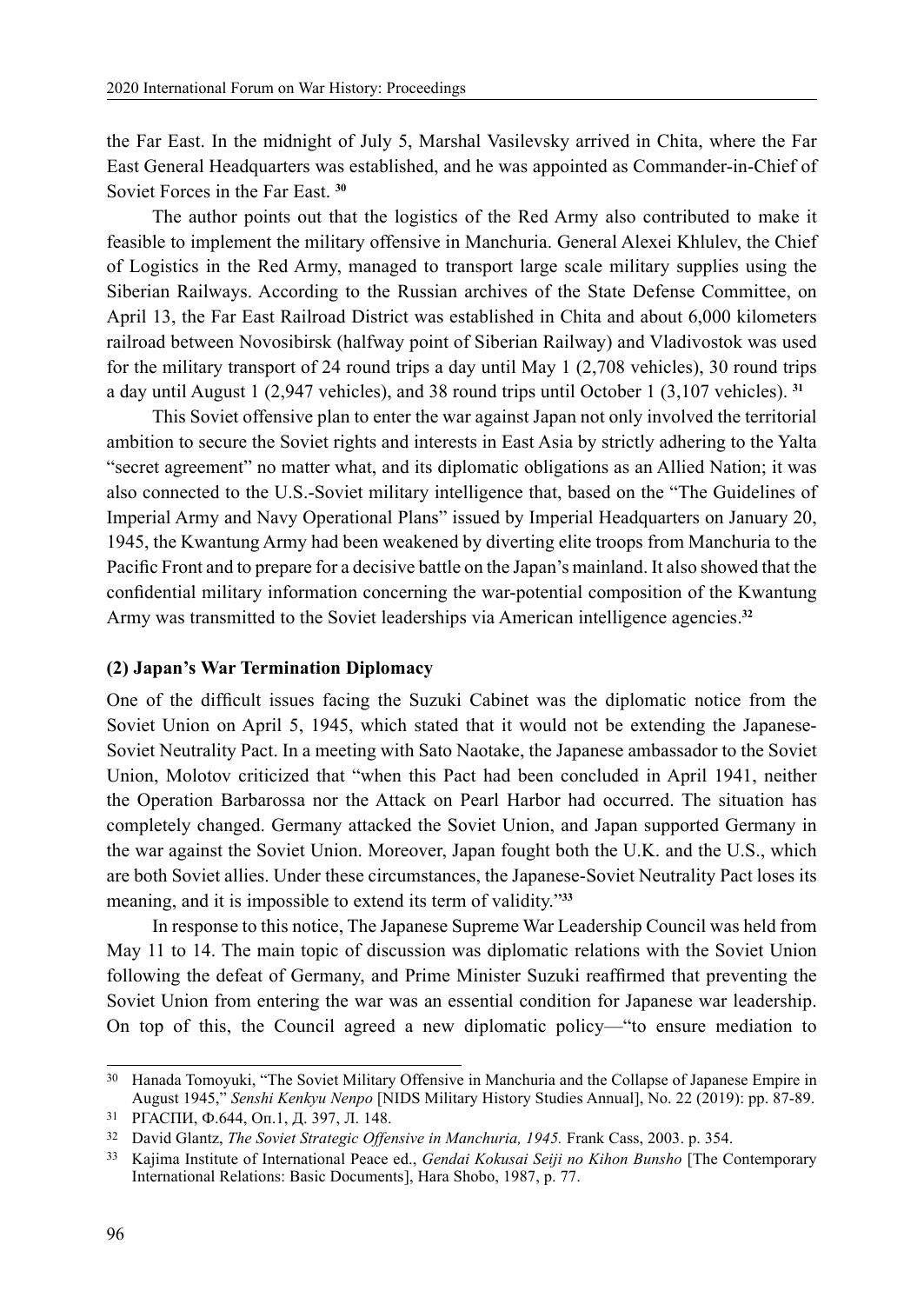our advantages with regard to the war termination"—in addition to their future goals of "preventing the Soviet Union's entry into the war," which reflected the Army's intentions, and the "favorable neutrality," which reflected the Navy's intentions, and decided to begin negotiations between Japan and the Soviet Union.**34** Furthermore, when it came to Sovietmediated initiatives for the war termination, there were deliberations about abandoning the Treaty of Portsmouth and the Japan-Soviet Basic Convention as a policy for the advantageous development of negotiations with the Soviet Union; more specifically, Japan decided that it must prepare itself to (1) eliminate fishery rights, (2) open up the Tsugaru Straits, (3) transfer various railways in North Manchuria, (4) guarantee the influence of the Soviet Union in Inner Mongolia, and (5) offer the lease of Port Author and Dalian. In addition, the Council also called for concessions such as "likely yielding the northern half of the Kuril Islands depending on the situation,"**<sup>35</sup>** but ensuring the independence of Manchukuo to the greatest extent possible, for example by making South Manchuria into a neutral zone, while Japan held the Korean Peninsula.

Considering the decisions made by the Supreme War Leadership Council, former Prime Minister Hirota Koki strived to realize a meeting with Yakov A. Marik, the Soviet ambassador to Japan, to advance a war termination initiative mediated by Marik, so he could explore the Soviet Union's intentions. Hirota presented three conditions from the Japanese side: (1) Manchukuo's neutrality (after the Pacific War Japan would withdraw its troops, both Japan and the Soviet Union would respect Manchukuo's sovereignty and territory, and wouldn't interfere in its domestic affairs), (2) if Japan was provided with oil, it was prepared to eliminate its fishing rights, and (3) any suggestions desired by the Soviet Union would also be discussed.**<sup>36</sup>** On the contrary, Ambassador Marik said he would definitely convey this message to the Soviet Union, but did not proceed with any negotiations, and the meetings ended up being suspended.

Furthermore, the Japanese government decided in a Supreme War Leadership Council on June 18, that if the U.K. and the U.S. demanded Japan's unconditional surrender, we would continue to fight to the end, but in the meantime would seek a peace negotiation with a third country. This reflected Kido Koichi's "Tentative Measures to Control the Situation" drafted on June 8; the idea was to go ahead with peace negotiations with the Allied Nations, mediated by the Soviet Union. The Japanese Emperor also strongly desired the acceleration of negotiations with the Soviet Union, and in the Imperial Council on June 22, he anticipated that the initial stages of the war termination would take shape.

In addition to diplomacy with the Soviet Union, the Suzuki Cabinet's initiatives for the war termination also involved an attempt to realize peace negotiations with the Allied Nations through the mediation of a third country: there was a visible peace initiative carried out by

<sup>34</sup> The Ministry of Foreign Affairs ed. *Nihon no Sentaku: Dainiji Sekai Taisen Shusen Shiroku (Chukan)*  [Japanese Choices: War Termination History of World War II (Middle Volume)], Yamate Shobo Shinsha, 1990, p. 453.

<sup>35</sup> Jun Eto ed., *Shusen Kosaku no Kiroku* [Records of the War Termination Policies], Kodansha Bunko, 1986, p. 82.

<sup>36</sup> *Nihon no Sentaku: Dainiji Sekai Taisen Shusen Shiroku,* p. 575.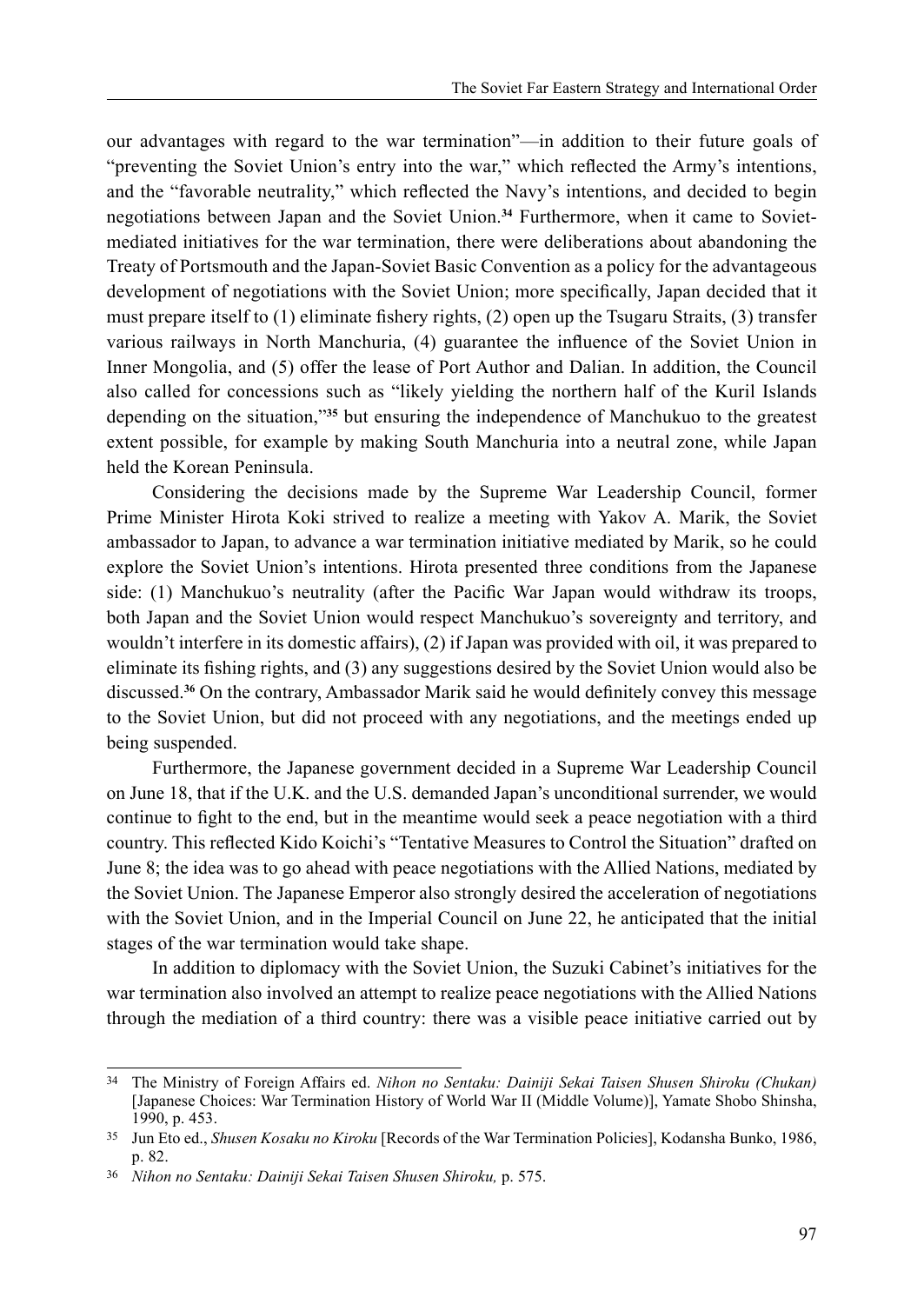Okamoto Suemasa, the Japanese minister to Sweden, and Vidar Bagge, the Swedish minister to Japan (Sweden was a neutral country in WWII); direct negotiations between Japan and the U.S. carried out by Allen W. Dulles, head of the Swiss branch of the Office of Strategic Services (OSS), and Kase Shunichi, the Japanese minister to Switzerland; and a Vatican City initiative by Bishop Vagnozzi of the Roman Curia and Father Tomizawa Takahiko, a staff member of the Japanese legation.**<sup>37</sup>** In particular, the peace initiative through Dulles did convey Japan's request for its three peace requirements of maintaining sovereignty (the national polity and the status of the Emperor), retaining the status quo of the merchant fleet, and continuing to possess the Korean Peninsula and Taiwan,**<sup>38</sup>** but Dulles continued to recommend unconditional surrender to the Japanese side, and would not indicate his stance in response to their request. In fact, the Japanese government made the decision to prioritize diplomacy with the Soviet Union above all, and so these efforts were not successful in obtaining any concrete results.

The Suzuki Cabinet's initiative for the war termination was set up based on diplomacy with the Soviet Union; an understanding of the relationship between Foreign Minister Togo Shigenori and the Soviet Union is a key clue considering from a historical perspective. Why did the Japanese government bet Japan's fate on the Soviet Union? In his work *Jidai no Ichimen* [One Aspect of the Era], Togo wrote that he had studied the history of various defeated countries in Karuizawa from fall to winter 1944, before he was appointed Foreign Minister of the Suzuki Cabinet. He showed strong concern in the defeat of the Russian and the German Empires during WWI, and feared that "If, when we lean toward defeat, we do not have an appropriate method to deal with it, there won't just be a political revolution, there will also be a social revolution."**<sup>39</sup>** On the other hand, Togo distrusted the U.S., which had confronted him with the Hull Note in 1941 (Togo was also Foreign Minister of the Tojo Hideki Cabinet): "They may make outrageous demands based on a feeling of contempt that regards the Imperial Household as a relic of the previous century, and a misunderstanding that this is the root of imperialism."**<sup>40</sup>** Togo thus judged that the time had come to go beyond preventing the Soviet Union entering into the war against Japan; Japan should handle the Japanese-Soviet relations from the perspective of the war termination. It is believed that his aim was to "use the wishes of the military authorities to lead the way to a rapid peace."**<sup>41</sup>**

Togo's diplomatic stance has also been clarified via postwar interviews with Ohno Katsumi, who served as the Minister's private secretary; Ohno stated, "Mr. Togo studied the history of various defeated countries before forming the cabinet. And [he thought that] there was no other way but to catch a powerful country with strong international influence and make a frontal breakthrough together with that country."**<sup>42</sup>** He also noted that Togo said, "The Soviet Union has not yet entered the war against Japan. It is a neutral country; of course, gaining

<sup>37</sup> JACAR (Japan Center for Asian Historical Records) Ref. B02033033100.

<sup>38</sup> *Nihon no Sentaku: Dainiji Sekai Taisen Shusen Shiroku*, p. 423.

<sup>39</sup> Togo Shigenori, *Jidai no Ichimen* [One Aspect of the Era], Hara Shobo, 1967, p. 315.

<sup>40</sup> Ibid., 316.

<sup>41</sup> Ibid., 328.

<sup>42</sup> Yomiuri Shimbunsha ed. *Showashi no Tenno 4* [The Emperor of Showa History 4], Chuko Bunko, 2012, p. 284.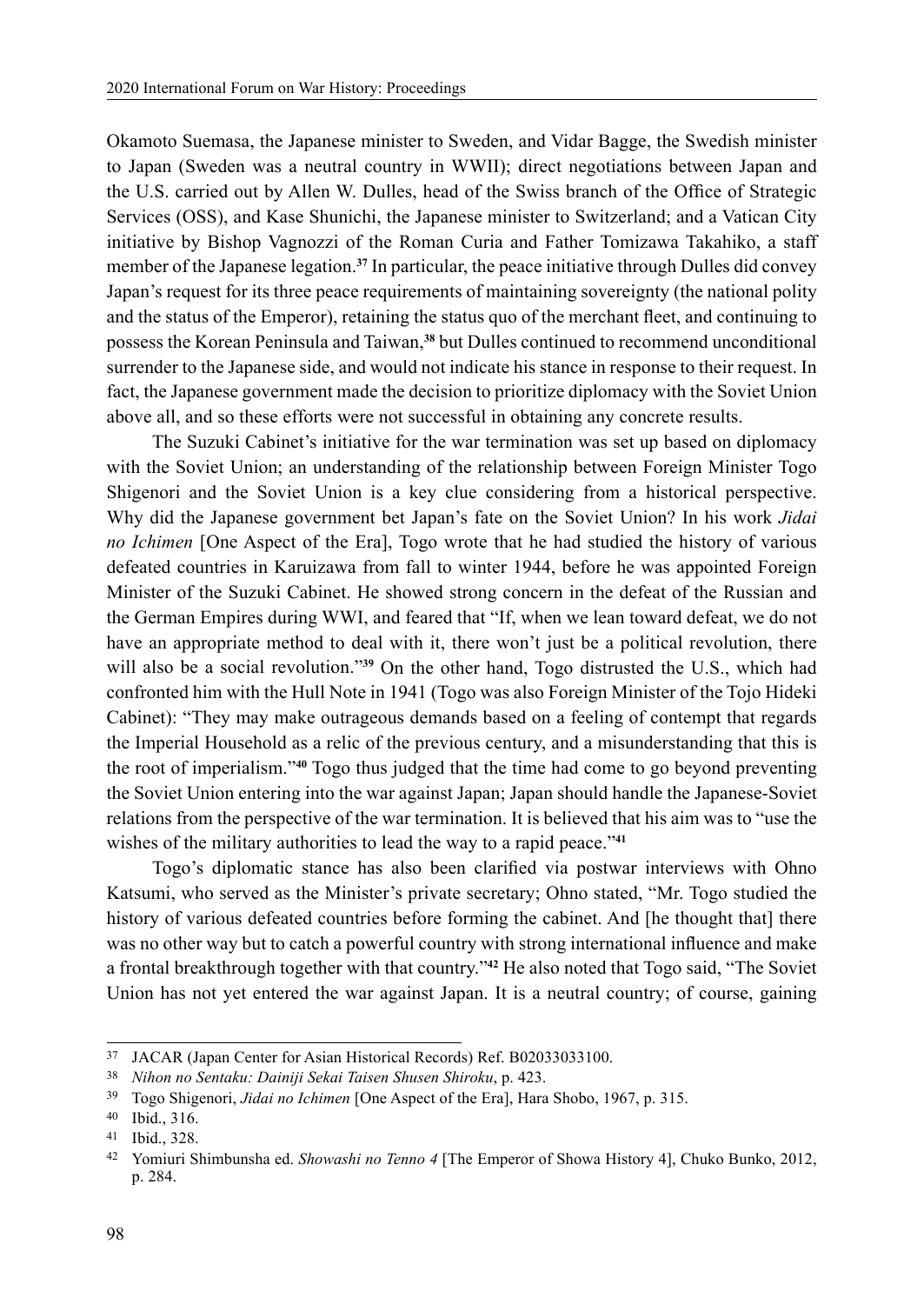peace through the Soviet Union means plunging into the heart of the Allied Nations—it would be good to make a frontal breakthrough by taking the plunge. And when I [Togo] was the Ambassador to the Soviet Union, I made a considerable impression on the Soviet authorities." The author surmises that the last part pointed out the fact that when Togo became the Ambassador to the Soviet Union in 1939, he carried out diplomatic negotiations with Molotov for a Nomonhan Incident ceasefire agreement, and one can assume that this peace initiative by a frontal breakthrough directed at the Soviet Union was the foundation of his diplomatic stance. In contrast to Togo, Ambassador Sato in Moscow sent a telegram indicating his opinion on the war termination on June 8, which questioned the peace initiative mediated by the Soviet Union. The Ambassador calmly concluded that the possibility of the Soviet Union prioritizing the Soviet-Japanese relations over the Soviet-U.S. relations was almost non-existent: "With the defeat of Germany today, why the Soviet Union would have considered promoting the relationship between Japan and the Soviet Union even if sacrificing the relationship between the Soviet Union and the United States ?"**<sup>43</sup>**

On July 12, former Prime Minister Konoe received the Imperial wish to act as a Special Envoy to the Soviet Union, and had Lieutenant General Sakai Koji writing an "Outline for Peace Negotiations."**<sup>44</sup>** Then, at 20:50 that same day, Togo sent an emergency telegram to Ambassador Sato, stating, "Before the Trilateral Meeting [the Potsdam Conference] begin, it would be appropriate to convey the Imperial wish for the war termination to the Soviet side,"**<sup>45</sup>** giving the directive to convey the Emperor's desire for peace to the Soviet Union. However, Ambassador Sato was unable to meet Molotov and only passed on the above intent to Deputy People's Commissar for Foreign Affairs, Solomon Z. Rozovsky. As a result, the Japanese Emperor's letter, which should have been passed on by Special Envoy Konoe, did not reach the hands of Stalin; perhaps this is an irony of history, but the destination of the Stalin and Molotov on the European railway was Potsdam, where the final meeting of the Big Three of the Allied Nations.

On July 26, the Potsdam Declaration was adopted by the U.K., the U.S., and China, and the Soviet Union accepted it through later ratification. The Declaration demanded the unconditional surrender of Japan, and warned that if it did not accept this, the Allied Nations would "strike the final blows upon Japan." There was massive opposition from the Japanese government—from the Imperial court and senior statesmen in particular, who had wished for the war termination with maintaining national polity; they had overturned the foundation for the peace initiatives. In a press conference, Prime Minister Suzuki announced his intention to ignore the Declaration and uphold firm resistance. The word "ignoring" had an implication of avoiding domestic oppositions by winning over the military, but as a result the Soviet Union made the decision to enter the war against Japan.

<sup>43</sup> *Nihon no Sentaku: Dainiji Sekai Taisen Shusen Shiroku*, p. 635.

<sup>44</sup> Ibid., pp. 602–605.

<sup>45</sup> Ibid., p. 613.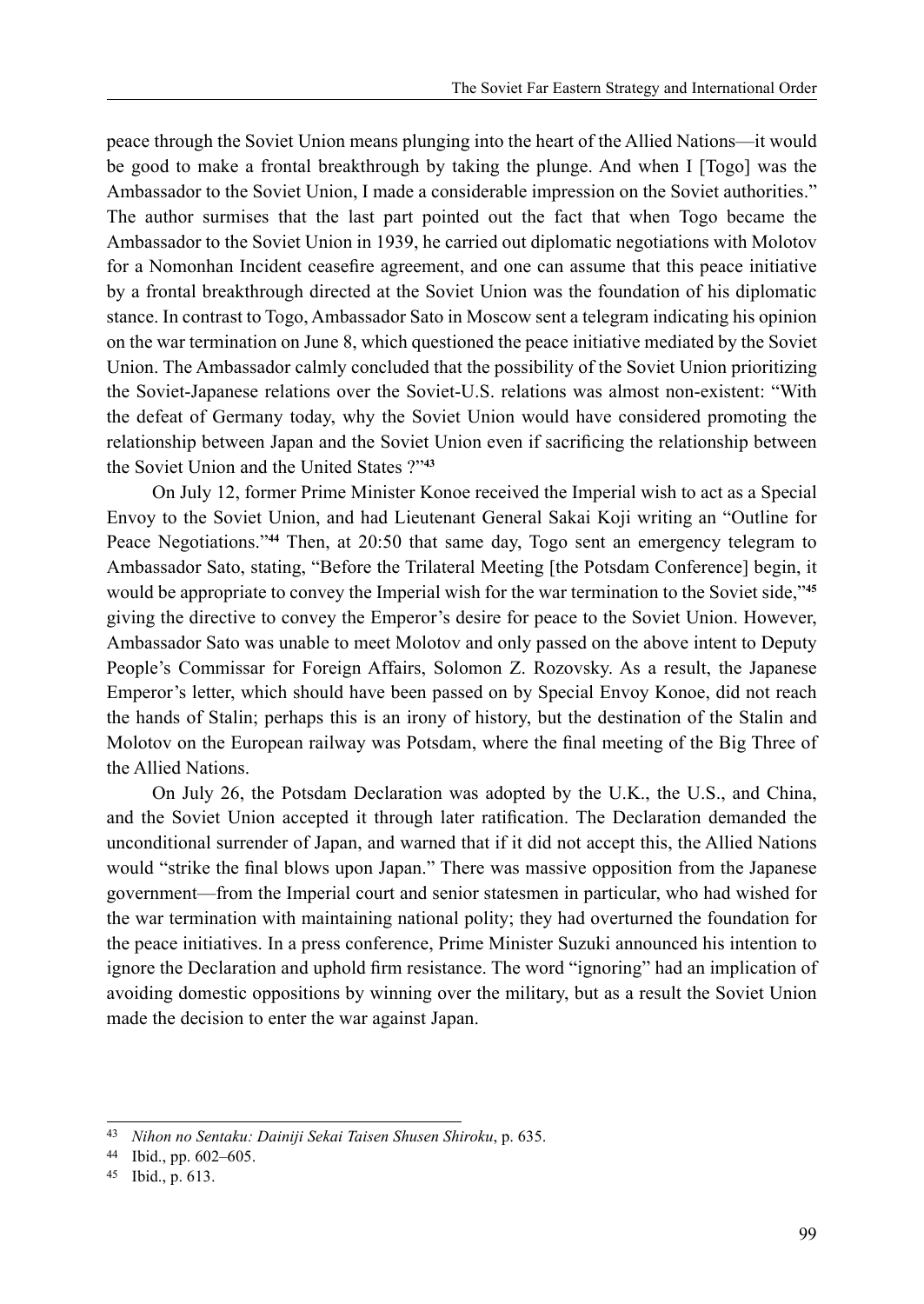### **Conclusion**

The "double shock" of the atomic bombing of Hiroshima on August 6, 1945, and the Soviet Union entering the war against Japan on August 9 drove the Japanese Emperor to desire peace. Kido passed on the "Imperial Command" to Suzuki and urged him to quickly accept the Potsdam Declaration. Togo also visited Suzuki and advocated for "the necessity of decisive action to quickly end the war." The Supreme War Leadership Council was held on August 9 and two subsequent "Imperial Decisions" led to Japan accepting the Potsdam Declaration.

As for the "double shock," there are academic debates which had the greater impact on Japan's war termination. According to *Showa Tenno Jitsuroku* [Annals of Emperor Showa], which was released in recent years, on August 8, 1945, the Japanese Emperor said, "With the use of this type of weapon, it is no longer possible to continue the war, and it would be inadvisable to miss the appropriate time to end the war to gain advantageous conditions, so I wish to end the war as quickly as possible," but did not use the word "accepted the Potsdam Declaration." Kido's message from Suzuki, "I have heard that the Supreme War Leadership Council has decided its approach to the Potsdam Declaration," came after the Soviet Union entered the war against Japan.**<sup>46</sup>**

Even after the war ended on the Japan's mainland, the Soviet invasion continued, and the intensity of the battles in Manchuria, Sakhalin, and the Kuril Islands increased. Notably, the Soviet Union's invasion on the Kuril Islands started with the battles on Shumshu Island on August 18, Paramushir Island on the 24th, Onekotan Island on the 25th, Etorofu Island on the 28th, Urup Island on the 31st, Kunashiri Island and Shikotan Island on September 1, and the Habomai Islands on the 4th. These have become negative political heritage as the Northern Territories Dispute.

On September 2, Stalin pointed out in his speech commemorating victory over Japan, that the Soviet Union's entry into the war against Japan was the revenge of Japan's "predatory acts" such as the Russo-Japanese War, the Siberian intervention, the Changkufeng Incident, and the Nomonhan Incident, and emphasized that "The southern part of Sakhalin and the Kuril Islands revert to the Soviet Union henceforth will serve not as a barrier between the Soviet Union and the ocean and as a base for Japanese attack upon our Far East, but as a direct means of communication between the Soviet Union and the ocean and as a base for the defense of our country against Japanese aggression." **<sup>47</sup>** It is very interesting that at this time, Stalin strategically positioned the Sakhalin and the Kuril Islands territory as an exit to the Pacific Ocean.

After the Manchurian Incident, the Soviet Union fully developed its Far Eastern strategy, which made the Soviet Union an important power in the security environment in modern East Asia from the perspectives of diplomacy and security. In particular, the Soviet leaderships made maximum use of the two "war histories" of Japan and the Soviet Union—the Nomonhan Incident and the Soviet entry into the war against Japan—to form an international order that secured its rights and interests in East Asia. A Japanese political scientist Hosoya

<sup>46</sup> Imperial Household Agency ed., *Showa Tenno Jitsuroku* [Annals of Emperor Showa], Vol. 9, Tokyo Shoseki, 2016, p. 750.

<sup>47</sup> СТАЛИН: PRO ET CONTRA. РХГА/Пальмира. 2017. C. 254.